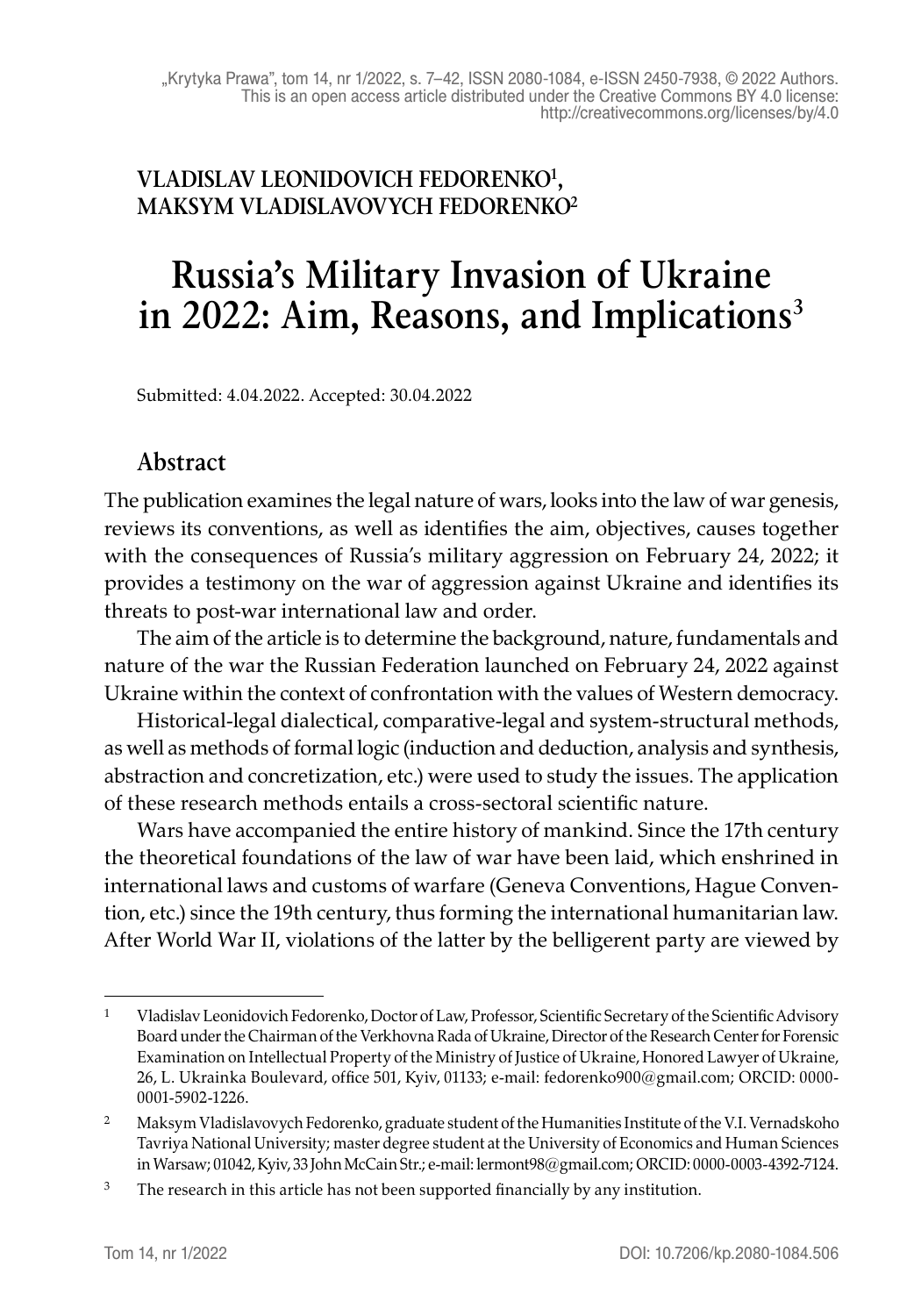the world community no less harshly than the mere war. The paper questions the purpose, reasons, conditions and intermediate consequences of the war of the Russian Federation against Ukraine. Obviously, the military aggression and the Russian invasion on February 24, 2022 marked the beginning of the *de facto* war, under a specific formal definition by a Russian official as a "special military operation" instead of naming it an attempt to avoid legal responsibility for war crimes committed in Ukraine. The article analyses the aggressive nature of this war on the part of the Russian Federation, demonstrates numerous violations of international law conventions by the Russian armed forces during the military invasion and temporary occupied territories in Ukraine. It emphasizes that the law of war has always been replaced by signing a peace treaty and relevant international agreements, which entails the obligation to severe the political, economic, and legal responsibility of the state violating international humanitarian law. The paper reviews the key institutions and legal tools for bringing the Russian Federation authorities to justice for the war crimes committed in Ukraine.

So far, the President of Ukraine, the Supreme Council of Ukraine, and the Cabinet of Ministers of Ukraine have managed to apply legitimate international legal mechanisms, primarily the International Criminal Court and the UN Security Council, to prosecute Russia for violating the international humanitarian law and committing war crimes in Ukraine. At the same time, on the Ukrainian territories currently liberated from the Russian army's occupation (Bucha, Gostomel, Irpin, etc.), it is already possible to implement a special mechanism of justice, which consists in the collaboration between national and international experts: specialists, investigators, prosecutors, and judges to collect objective and impartial evidence of gross violations of international law and war conventions in Ukraine. It is obvious that for Ukraine today both the victory and just punishment for the committed and continuing committed war crimes on its territory are important. The aftermath of World War II's "Never Again" now requires, as never before, its effective guarantee and protection.

**Keywords:** war, military aggression, military invasion, martial law, law of war, laws and rules of warfare, peace treaty.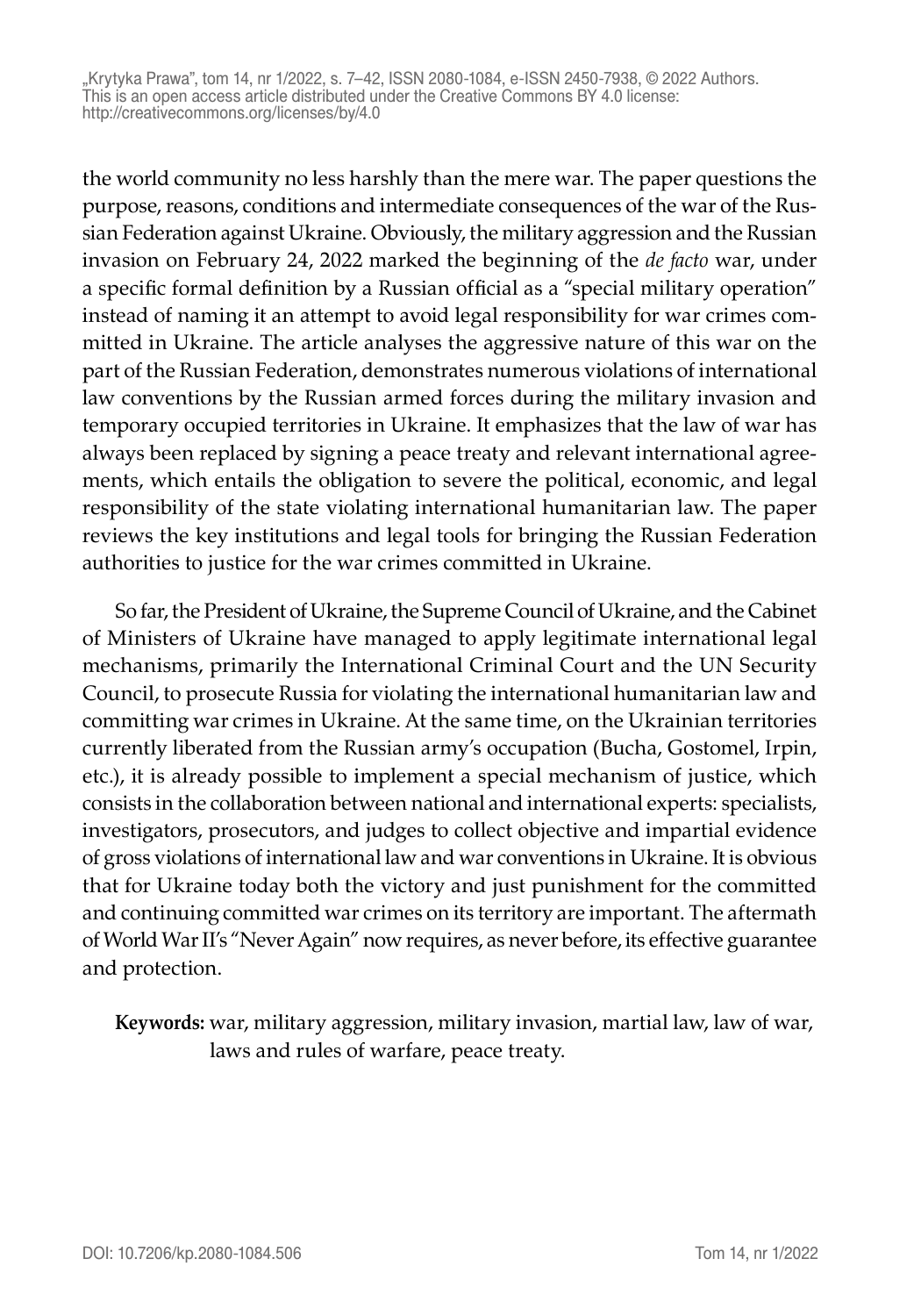#### **VLADISLAV LEONIDOVICH FEDORENKO, MAKSYM VLADISLAVOVYCH FEDORENKO**

# **Zbrojna inwazja Rosji na Ukrainę w 2022 roku – cel, przyczyny i następstwa**

#### **Streszczenie**

W niniejszej publikacji autorzy badają prawny charakter wojen, przyglądają się genezie wojny, pokrótce omawiają jej konwencje, jak również identyfikują cel, założenia, przyczyny i skutki wraz z konsekwencjami wojskowej agresji Rosji w dniu 24 lutego 2022 roku. Dają świadectwo wojennej agresji przeciwko Ukrainie i określają zagrożenia, jakie to za sobą niesie dla powojennego prawa i porządku.

Celem artykułu jest określenie tła, podstaw i charakteru wojny, którą Federacja Rosyjska rozpoczęła przeciwko Ukrainie 24 lutego 2022 roku, w kontekście konfrontacji z wartościami demokracji Zachodu.

Do zbadania poruszonych kwestii zastosowano metody historyczno-prawną, dialektyczną, porównawczo-prawną i systemowo-strukturalną, jak również metody opierające się na logice formalnej (indukcja i dedukcja, analiza i synteza, abstrakcja i konkretyzacja, itd.). Zastosowanie tych metod wiąże się z przekrojowym charakterem naukowym.

Wojny towarzyszyły ludzkości przez cały okres trwania jej historii. Od XVII wieku położono teoretyczne fundamenty pod prawo wojenne, które od XIX wieku jest chronione międzynarodowymi ustawami i zwyczajami dotyczącymi prowadzenia wojny (konwencje genewskie, konwencje haskie itd.), tym samym tworząc międzynarodowe prawo humanitarne. Po II wojnie światowej wspólnota międzynarodowa ocenia naruszenia tego prawa nie mniej surowo niż samą wojnę. Niniejsza praca kwestionuje cele, przyczyny, warunki oraz pośrednie konsekwencje wojny wytoczonej Ukrainie przez Federację Rosyjską. Oczywiście agresja wojskowa i rosyjska inwazja 24 lutego 2022 roku wyznaczyły początek *de facto* wojny, którą rosyjski urzędnik oficjalnie określił konkretnie jako "specjalną operację wojskową", zamiast nazwać sprawę po imieniu, po to, żeby uniknąć odpowiedzialności prawnej za zbrodnie popełnione w Ukrainie. Autorzy analizują agresywny charakter tej wojny po stronie Federacji Rosyjskiej, pokazują liczne naruszenia konwencji prawa międzynarodowego przez rosyjskie siły zbrojne podczas inwazji oraz na tymczasowo okupowanych terenach Ukrainy. Podkreślają też, że prawo wojenne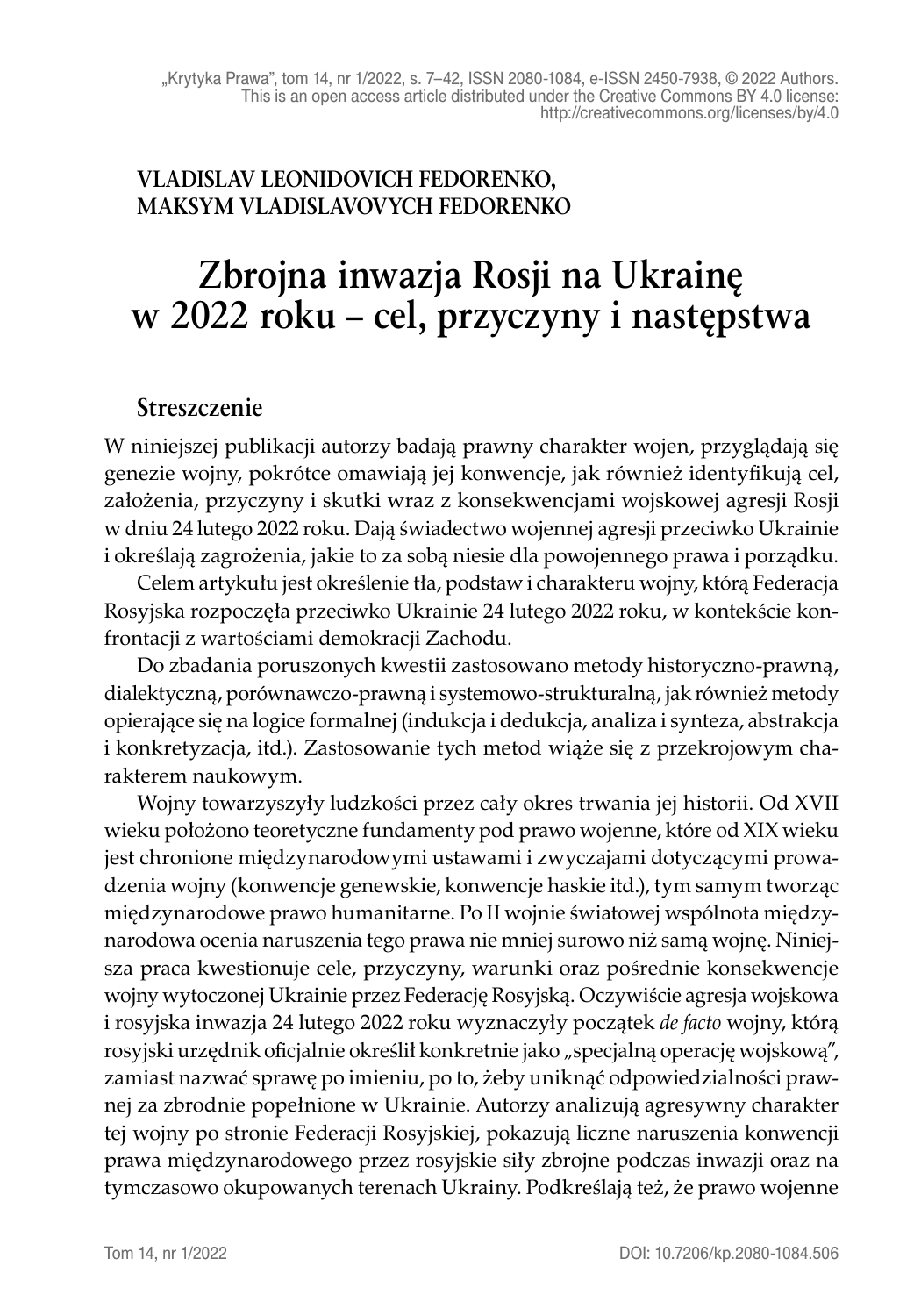"Krytyka Prawa", tom 14, nr 1/2022, s. 7–42, ISSN 2080-1084, e-ISSN 2450-7938, © 2022 Authors. This is an open access article distributed under the Creative Commons BY 4.0 license: http://creativecommons.org/licenses/by/4.0

zawsze zastępowano podpisaniem traktatu pokojowego i stosownych umów międzynarodowych, co wiąże się z obowiązkiem surowej oceny politycznej, ekonomicznej i prawnej odpowiedzialności państwa, które złamało przepisy międzynarodowego prawa humanitarnego. W pracy omówione są kluczowe instytucje i narzędzia prawne, służące postawieniu władz Federacji Rosyjskiej przed sądem za zbrodnie popełnione w Ukrainie.

Do tej pory prezydent Ukrainy, Rada Najwyższa Ukrainy oraz Rada Ministrów Ukrainy zdołali skorzystać z uzasadnionych międzynarodowych mechanizmów prawnych, przede wszystkim z Międzynarodowego Trybunału Karnego i Rady Bezpieczeństwa ONZ, w celu oskarżenia Rosji o złamanie międzynarodowego prawa humanitarnego oraz popełnienie zbrodni wojennych w Ukrainie. Jednocześnie na terenach kraju, które są obecnie wyzwolone z okupacji armii rosyjskiej (Bucza, Hostomel, Irpień itd.), możliwe jest już wdrożenie specjalnego mechanizmu wymiaru sprawiedliwości, który opiera się na współpracy krajowych i międzynarodowych ekspertów: specjalistów, śledczych, prokuratorów i sędziów, w celu zebrania obiektywnych i bezstronnych dowodów poważnych naruszeń międzynarodowych praw i konwencji wojennych w Ukrainie. To oczywiste, że dla dzisiejszej Ukrainy ważne są zwycięstwo i sprawiedliwa kara za zbrodnie wojenne popełnione – i wciąż popełniane – na jej terytorium. Następstwo "nigdy więcej" z okresu II wojny światowej wymaga teraz, bardziej niż kiedykolwiek wcześniej, skutecznej gwarancji i ochrony.

**Słowa kluczowe:** wojna, agresja wojskowa, inwazja zbrojna, stan wojenny, prawo wojenne, prawa i zasady prowadzenia wojny, traktat pokojowy.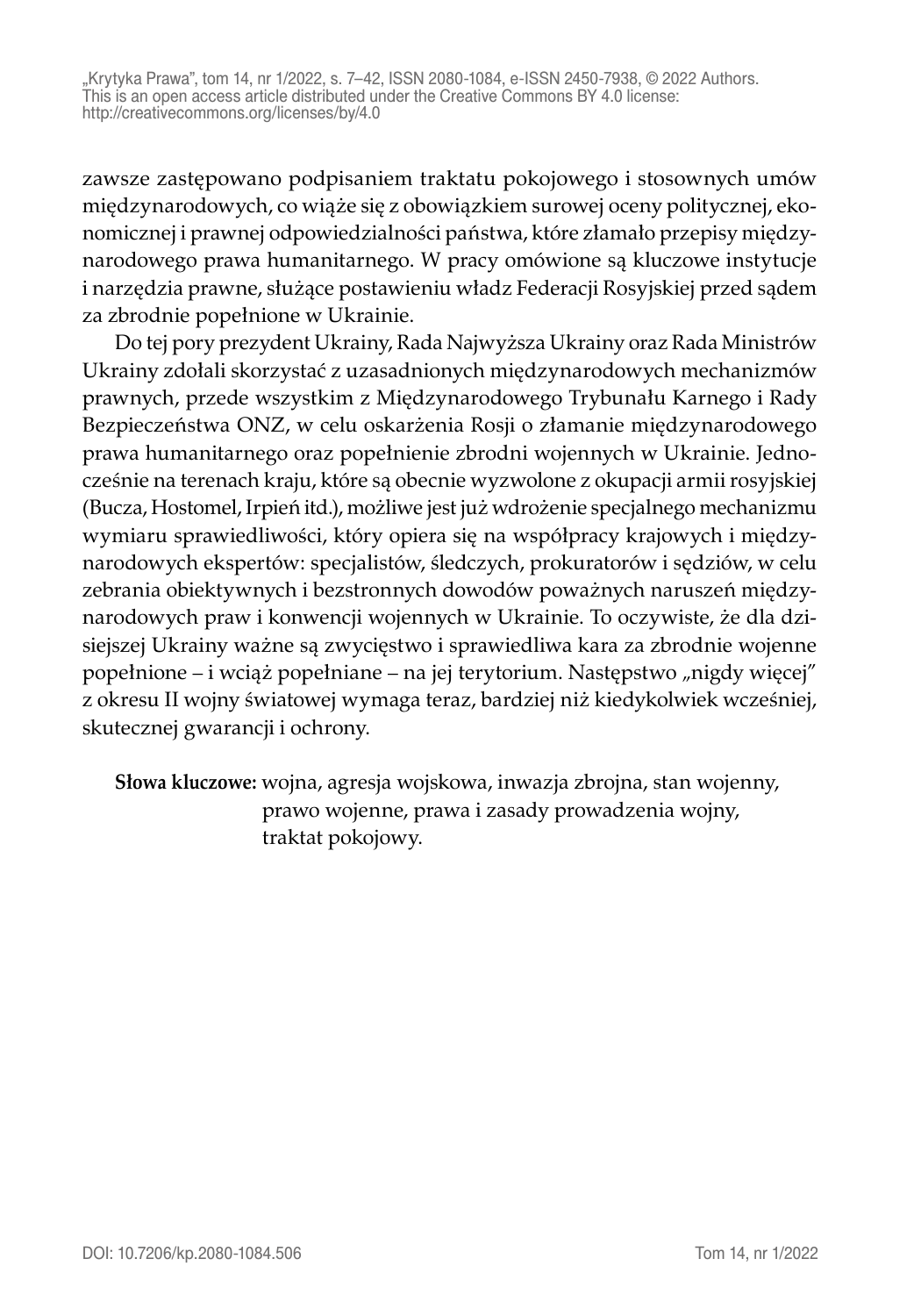# **Introduction**

A representative study of the legal nature of the war between the Russian Federation and Ukraine was conducted at the invitation of the Editor-in-Chief of the respected journal *Critique of Law*, Ms. Prof. J. Jabłońska-Bonca. In her solidarity and support addressed to the Ukrainians during the first days of the Russian invasion of Ukraine, the researcher wrote:

*In 2008, on the night of August 7–8, Russia attacked Georgia. On August 12, 2008, Lech Kaczyński arrived in the military city of Tbilisi to participate in a rally to bolster the Georgian people, along with the presidents of Lithuania, Estonia, Ukraine and the Prime Minister of Latvia. At the Chamber in the Georgian capital, Lech Kaczyński warned the whole world: "We know very well that today it is Georgia, tomorrow it can be Ukraine, the day after tomorrow it might be the Baltic states, and then time may come for my motherland, for Poland." I knew him well, he always told the truth, he was a very wise and kind man, his words, then said publicly, were and still remain prophetic for the whole civilized world*. 4

Carrying out this research on the hostilities in the capital of Ukraine, the heroic city of Kyiv, and other Ukrainian territories, in other heroic cities, towns, and villages of Ukraine, has become a new experience for us. It is obvious that the Russian invasion eventually divided the development of Ukraine and its citizens' way of life, including the authors of this publication, into "before" and "after" periods/stages. Albeit, the depth of these changes as well as the consequences of this war remain yet unknown for Ukraine.

Therefore, trying to approach these issues objectively from the inner perspective, the author investigates the causes, conditions, and consequences of the Russian war against Ukraine at the present stage, as well as draws first intermediate conclusions about such large-scale military aggression in Europe since World War II.

<sup>4</sup> V.L. Fedorenko, M.V. Fedorenko, *Katalohy ukrainskykh starodrukiv, yak dzherela ekspertnoho doslidzhennia kyivskykh kyrylychnykh starodrukovanykh vydan XVII–XVIII st.*, "Ekspert: paradyhmy yurydychnykh nauk i derzhavnoho upravlinnia" 2022, No. 1(19), pp. 8–9.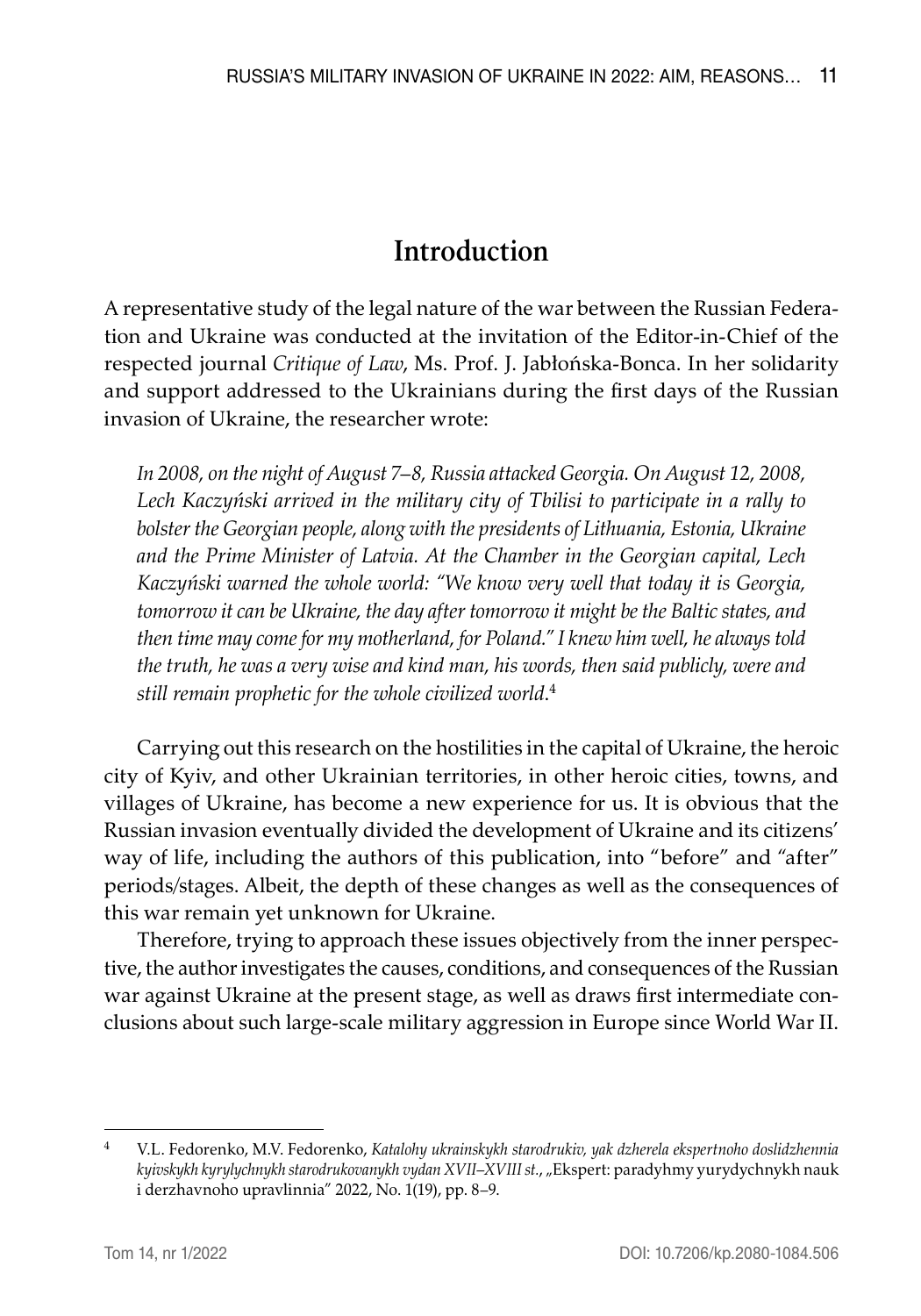#### **Aim**

The article aims to determine the purpose, conditions, nature, and tentative results of the war that the Russian Federation launched on February 24, 2022 against Ukraine and to evaluate the situation through the prism of the Western democratic values and principles.

## **Materials and methods**

The works of think tanks and international lawyers on the law of war and peace issues serve as scientific and theoretical fundamentals of the study. The official data in the study entail official updates presented by Ukrainian authorities, the US Embassy in Ukraine, and international human rights organizations regarding the Russian armed forces deployed and operating in Ukraine.

Historical-legal dialectical, comparative-legal and system-structural methods, as well as methods of formal logic (induction and deduction, analysis and synthesis, abstraction and concretization, etc.), were applied in the study, being of the utterly interdisciplinary scientific nature.

### **Results**

#### **Wars and the Humanization of the Law of War: Unlearned Lessons from History**

As is widely known, wars have long accompanied the human civilization advancement. According to S. Bauer, as early as 4000 B.C., a thousand years before the first letter emerged, scratched on the fireplace the scenes depicting spearmen and prisoners, broken gates and besieged cities.<sup>5</sup> Here, we are inclined to take the V. Danevsky's view about the war, where a Ukrainian lawyer speculates:

*War appears as old as the oldest human alliances, there one encounters savages and culturally superior nations. The history of war, since antiquity till modern times, presents a picture of gradual transition from complete arbitrariness and domination of savage violence as a frequent de facto way of resolving disputes, to limiting them, to implementing known rules and laws in the very fact of violence.*<sup>6</sup>

<sup>5</sup> S.U. Bauer, *Istoriya Drevnego mira: ot istokov tsivilizatsii do padeniya Rima*, AST, Moskva 2014, pp. 59, 76.

<sup>6</sup> V.P. Danevskij, *Posobie po izucheniyu istorii i sistemy mezhdunarodnogo prava. Vypusk IIj*, Tipograf, A.N. Guseva, Har'kov 1892, p. 88.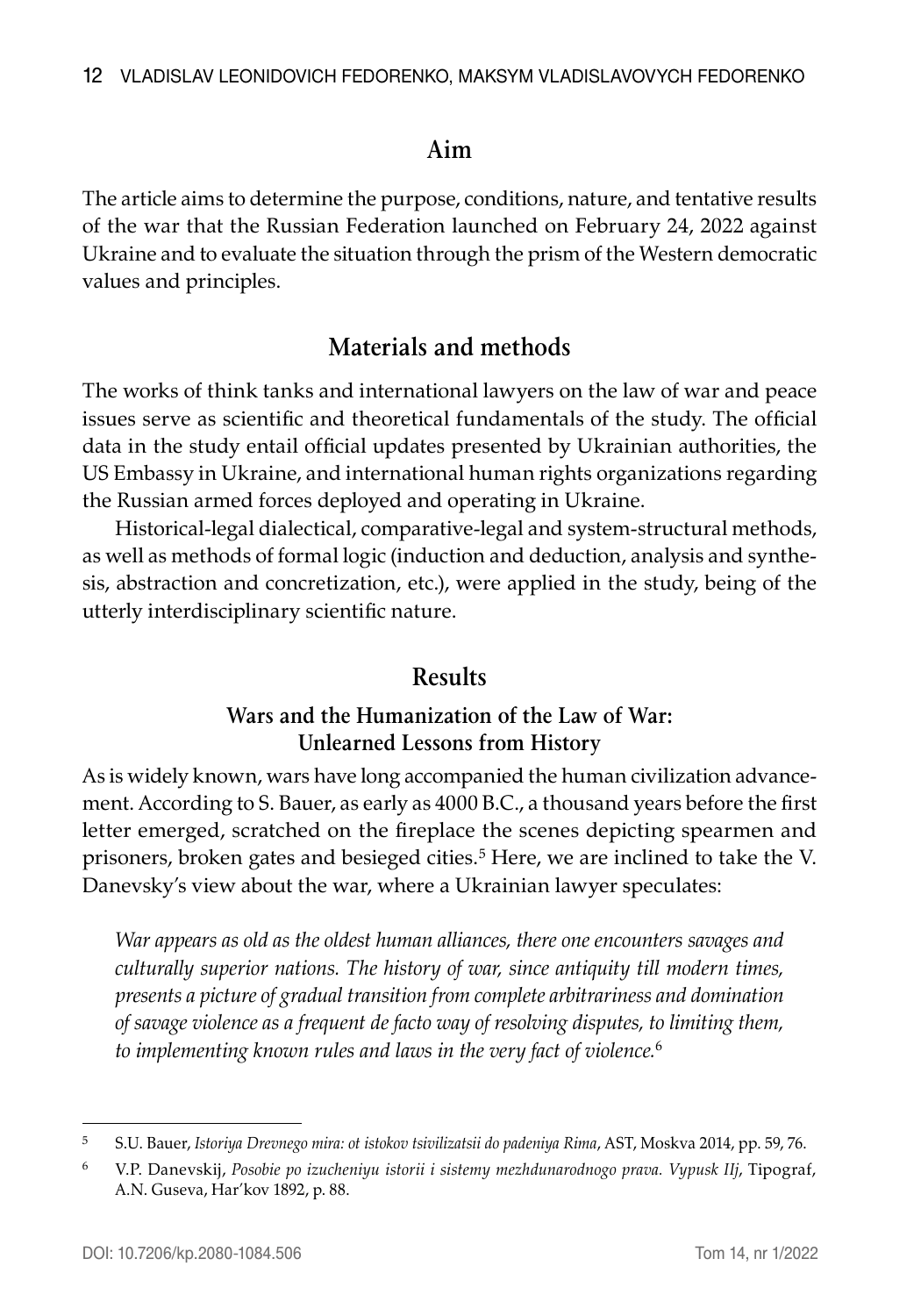Certain known wars led to national self-determination, their liberation from the colonial dependence of empires and involvement into the nation-building processes, while others established the authoritarian regimes, serving as a prologue to the destruction of both states and entire civilizations.

Thus, in the despots of the Ancient East (Sumer, Akkad, Assyria, Babylon, Canaan, Egypt, Phenicia, Media, etc.) wars witnessed the regular methods of implementing the policies of kings, pharaohs and clergy, who used to usurp power from time to time. For instance, such was the legendary Sumerian King Uruk Gilgamesh, a priest's son, the prototype in the heroic epic *About Seeing Everything* (7th century B.C.), who waged endless years of war for the conquering the kingdom of Kish and shortly before his death capturing the largest cities of Sumer.

According to S. Bauer, the war of 3200 B.C. belongs to the first great wars of that time that the legendary Egyptian king Scorpio commenced the unification of the White and Red kingdoms under one ruler. However, this victory was temporary, and 100 years later, the military unification of the two kingdoms was completed by Narmer (Menes) – the first king of Egypt.7 In the times of the Second Dynasty, Egypt experienced the horrors of a civil war between the South and the North, between the Horus and Seth followers. Over time, during the reign of the Eighteenth Dynasty, the Egyptians established a well-organized military empire which mastered the offensive strategies, and conquered neighboring lands "from northern Syria and the upper Euphrates – to the four Nile rapids".<sup>8</sup> However, as early as during the reign of the Nineteenth Dynasty, Ramses II lost Kadesh and a number of provinces in defensive wars against the Hittites.

Thus, among Ancient East despots, different types of wars (wars of aggression, defense, civil wars, etc.) became an acceptable form of policy. Launching warfare does not only help to seize new attractive territories, but also strengthens despotic forms of government within the country, prevents from forming the opposition. Albeit, military expansion of new warring peoples (the Kutia in the city-states of Mesopotamia, the Hyksos people in Egypt, and the Aryans in the Indian kingdoms of Harappi and Mohenj-Daro) leads to the destruction of civilizations of the ancient East.

Wars accompanied the entire history of ancient civilization. Together with the unsurpassed works of art and science, ancient Greece and ancient Rome introduced and elaborated the values of democracy and freedom, established in the 4th century B.C. – the time of Pericles and Aristotle, the generals such as Pericles, Alexander

<sup>7</sup> S.U. Bauer, *Istoriya Drevnego mira: ot istokov tsivilizatsii do padeniya Rima*...., p. 40–41.

<sup>8</sup> Dzh.G. Brested, *Istoriya Egipta s drevneyshih vremen do Persidskogo* zavoevaniya, Vol. I. Moskva: Knigoizd. M. i S. Sabashnikovych, Moskva 1915, p. 18.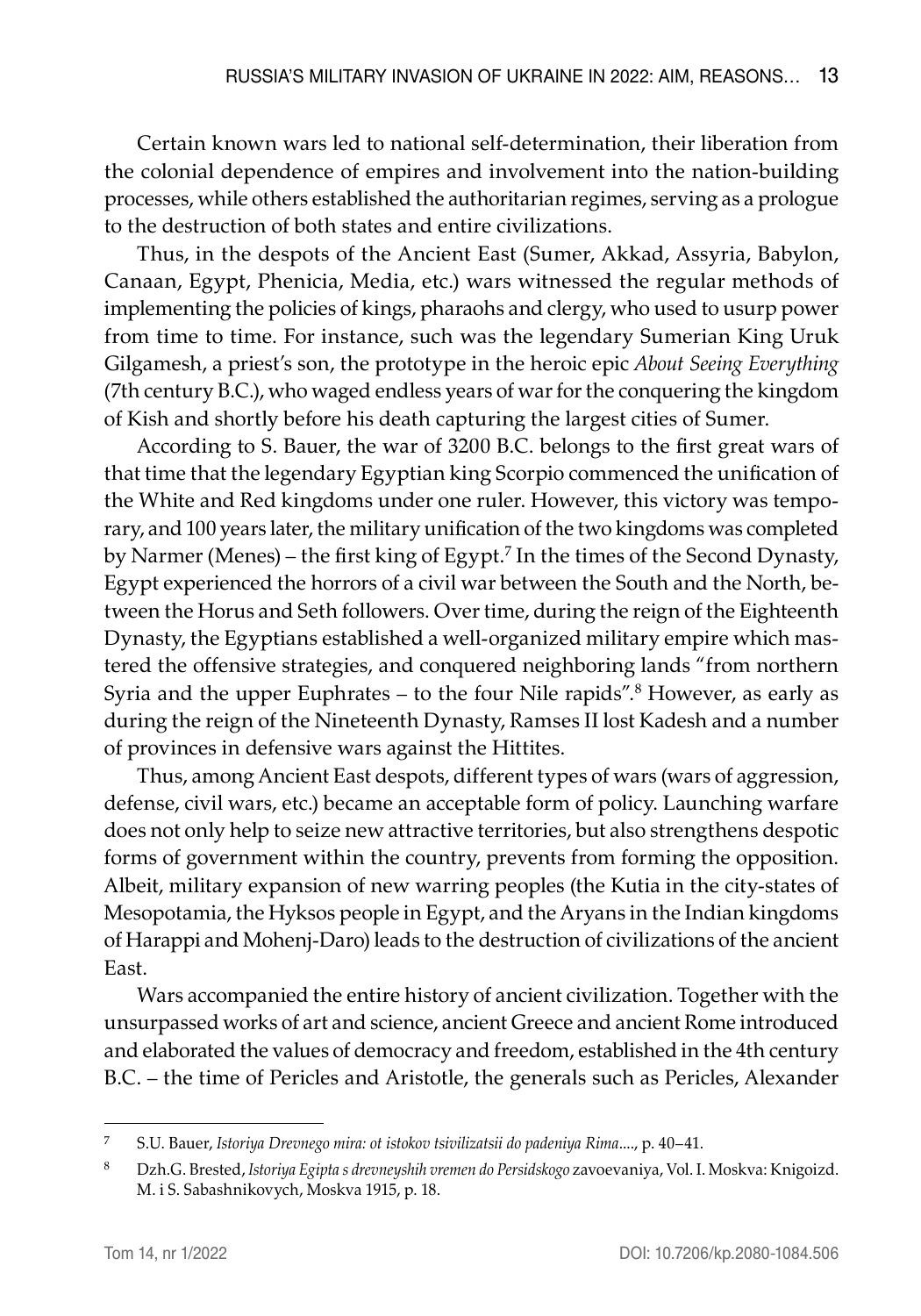the Great, Julius Caesar, Marcus Aurelius; they experienced large-scale and destructive wars.

Aristocratic Sparta, one of the most militant states of antiquity, waged numerous and protracted wars with neighboring nations: the Battle of Troy (1260–1230 B.C.), the three Messianic Wars (743–455 B.C.), and the Persian war (500–479 B.C.) between Achaemenid Persia and the Greek polis cities, led by Athens. The unification and military organization of the latter, in fact, formed the modern understanding of ancient Greece. The Persian Wars, according to O. Jaeger, marked the "first conflict between Europe and Asia, East, and West″,<sup>9</sup> resulting in the victory of the Greeks.

The results of the Persian Wars, in turn, served a prerequisite for the Peloponnesian War (431–404 B.C.), which marked a strife between aristocratic Sparta and democratic Athens. The defeat of Athens after the death of Pericles caused by the plague eventually led to the victory of Sparta, but eventually ended up after the Battle of Mantinea in 362 B.C. with the decline of entire Greece and strengthening of "half of the barbaric state – Macedonia".10

The phenomenon of the Hellenic military empire, created by Aristotle's pupil Alexander the Great, remains well known in the world. It encompassed Macedonia, Greece, the conquered Persian Empire, and Egypt, and expanded with each of his successful military campaigns. However, after his untimely death in 323 B.C., the formed empire that he created got divided by his generals – *diadochi*. This led to the collapse of the Macedonian Empire 20 years after its existence in the Syrian kingdom of the Seleucids and the Egyptian kingdom of Ptolemy in the East and Macedonia and Greece in Europe.11

Numerous wars accompanied the entire history of ancient Rome. These were, first of all, the three Punic Wars with Carthage (264–164 B.C.), the four Macedonian Wars (215–148 B.C.), and then the permanent wars with the barbarian tribes, which lasted from the beginning of the 2nd century to the beginning of the 5th century A.D., that is, until the decline of the ancient civilization.

During the wars conducted by the Roman Empire against barbarians, it was opposed primarily by militant Germanic tribes, in which, according to Cornelius Tacitus, "leaders fight for victory, their retinue – for the leader".12 Apart from the Germans, other tribes militarily competed with Rome: the Sarmatians, the Vandals,

<sup>9</sup> O. Ieger, *Vseobshchaya istoriya v chetyrekh tomah. Tom pervyj. Istoriya drevnyaya*, Izd-e A.F. Marksa, Sankt Peterburg 1904, p. 109.

<sup>10</sup> *Vsemirnaya istoriya. Chast' pervaya. Istoriya drevnego mira. Izd-e obshch*. Sv. Vasiliya V. Ungvar: V Tipograf, 1868, p. 119.

<sup>11</sup> Ibidem, p. 137.

<sup>12</sup> T.K. Sochineniya, *Rus. perevod s primech. i so stat*, V.I. Modestova. Tom I. *Agrikola. Germaniya*, *Istriya*, Izd-e L.F. Panteleeva, Sankt Petersburg 1886, p. 48.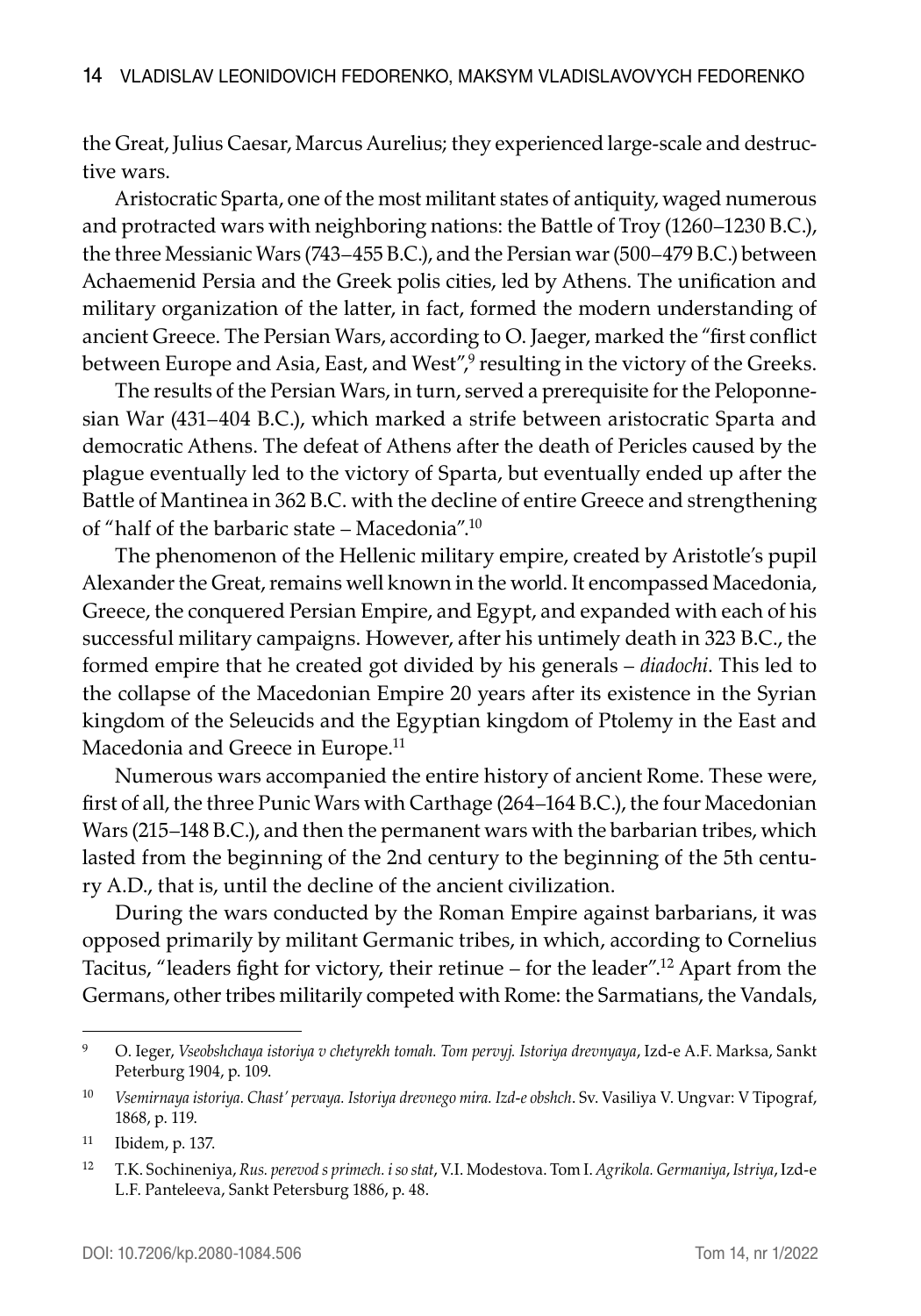the Quads, the Lacrins, the Roxolani, the Alans, the Marcomanni, and others. During the Great Migration, they claimed the lands of the Roman Empire in search for favorable places for settlement.

The famous series of Marcomanni Wars of 166–180 followed the Parthian War, epidemics and crop failures. Numerous Germanic, Sarmatian, Marcomanni, and other tribes invaded the northern provinces of the Roman Empire from the mouth of the Danube and were defeated by Emperor Marcus Aurelius. In 180, his successor, Emperor Commodus, concluded a peace treaty with the barbarians in the Danube provinces and hurried back to Rome for triumph.<sup>13</sup> However, not completed by Marcus Aurelius and abandoned by Commodus, the empire's war against the Germans, Sarmatians, Marcomanni, and Quads, in fact, facilitated new barbarian wars with Rome, which, eventually, proved disastrous for both the Roman Empire and the ancient civilization as a whole.

Notably, in ancient times a war could be declared towards the enemy state, the city-polis and the militia, as well as all residents. For F. Martens, on conquering Venice Caesar ordered all its population into slavery, and senators were to be executed for disrespecting the Roman envoys.<sup>14</sup> The history of mankind records many examples of inhuman warfare conduct. Therefore, within world religions, wars in general are interpreted as "God's punishments" or "harbingers of the end of the world."

For instance, the Gospel of St. Matthew tells that on the Mount of Olives, Jesus told his disciples that the signs of his coming and the end of the world would be, among other things, rumors of wars: "You will hear of wars and wars. rumors, look, do not be afraid, because it should happen, which is not the end" (Matt. 24:6). That is, even rumors of war have always instilled fear in people. Instead, the Bible describes the transition to a peaceful life as opposed to the fear of war: "And they forge their swords into plowshares, and their spears into sickles. The people will not raise their swords against the people, and they will no longer learn the warfare!" (Isaiah 4:2).

The first of these wars – the Battle of Mulvia Bridge, dated 312, resulted in Constantine's defeat over the predominant army of Maxentius and made him a sole ruler of the Western Roman Empire. At the same time, Constantine I the Great together with legitimizing Christianity proclaimed it a state religion. This contributes to the assessment of Constantine's victory as the victory of Christianity over paganism. In this regard, G. Bouasier wrote: "Like Constantine, everyone saw in

<sup>13</sup> F.V. Rezhabeka, *Markomanskie vojny*, Tipograf Shtaba Okruga, Odessa 1895, pp. 213–214.

<sup>14</sup> F. Martens, *Sovremennoe mezhdunarodnoe pravo tsivilizovannyih narodov*, Tom II. Minist. Putey Soobscheniya (A. Benke), Sankt Peterburg 1883, pp. 463–464.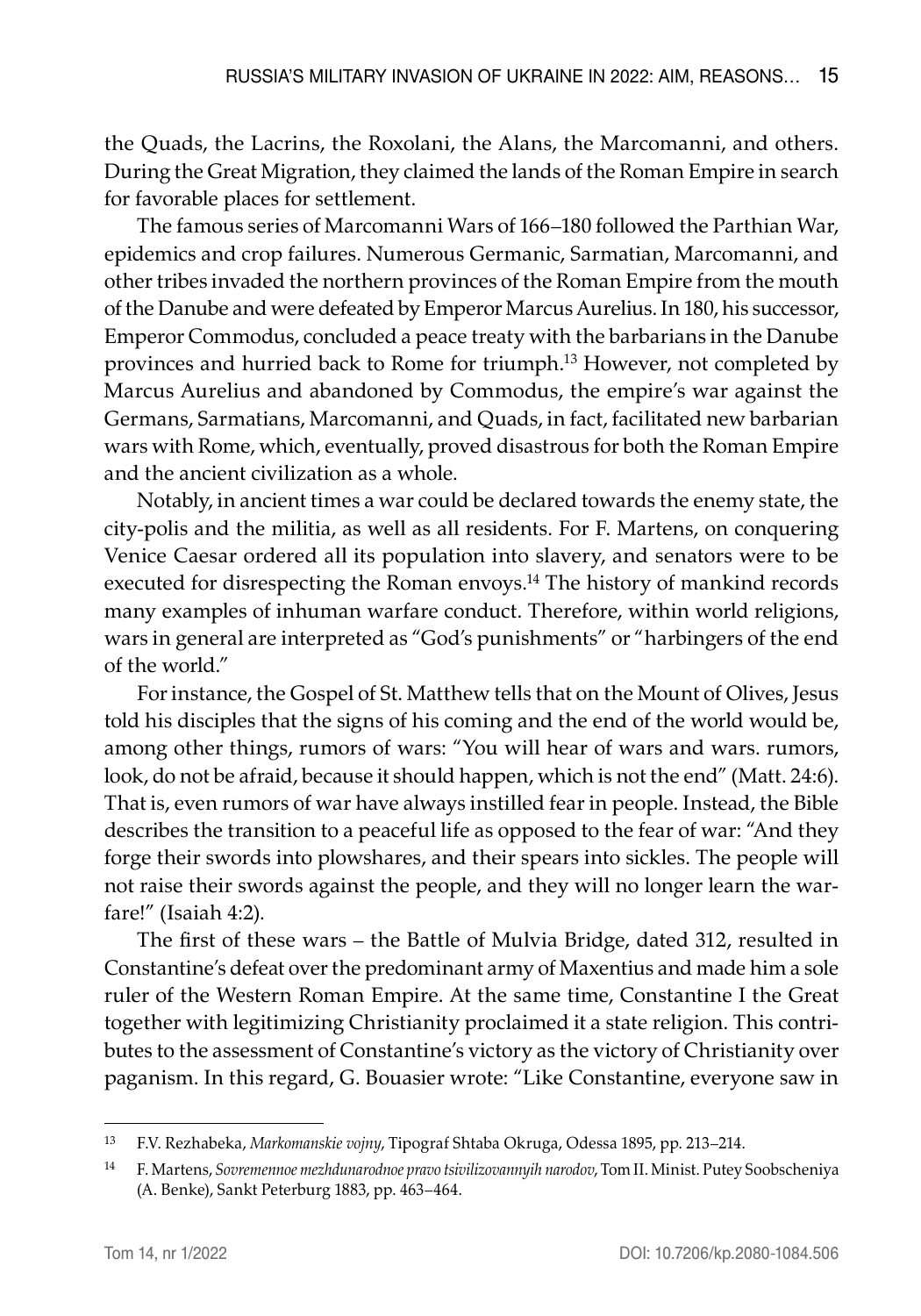this the hand of some god, success being complete and rapid; sudden disintegration of the great army made it hard to imagine that it was the work of human hands".15

Along with formation of the first empires in Western Europe through numerous wars; for a start, the Frankish Empire of Charlemagne, the state-building processes of the Slavic people commenced across the Eastern Europe. According to Polish researchers, "It is well known that the Slavs used to live for a considerable time span with the Scythians, Sarmatians, Goths, Huns and consistently fell under the yoke of these peoples. They regained their freedom only in the 6th century, when nomads from Eastern Europe moved to the West".16

These Slavic tribes in modern Ukraine of the 5th–6th centuries were presented by Sklavins (*Slaveni*, *Sklyaveni*), the Antis, the Avars, and other tribes. Albeit, the Avar state (Khaganate) existed until 803 and collapsed under the pressure of Charlemagne and the Bulgars, whereas the Slavic tribes only regained the right to their own statehood. In particular, the formation and development of the Grand Kyiv Principality (*Kyivan Rus*) was accompanied by war and defeat of the Khazar Khaganate, military campaigns against the Bulgarians, Rus-Byzantine Wars, along with infighting among separate princes, which weakened them before the Golden Horde's military seizure.

In the early Middle Ages, the Crusades "were carried out for two centuries, from the exit in the 11th century, before the release in the 13th century; they took place in a large theater: from the Atlantic Ocean – to the Tiger…"17 The reason for these military-religious campaigns organized by Giambattista Vico's "Christian Kings, who organized the Armed Religions"18 served changes in early feudal societies, first states formation by a modern interpretation across Western Europe, as well as the revival of the Roman Church potential.

The Middle Ages, followed by the Reformation and the Renaissance, abound in endless conflicts between nations, states, churches, and individuals, were accompanied by violence against civilians and by stealing property. Their main goal, as V. Danevsky puts it, was "a total enemy destruction."19 Although wars have been divided into just and unjust since the time of Augustine, wars with infidels and heathens were considered permissible by definition.

<sup>15</sup> G. Buas'e, *Padenie yazychestva. Issledovanie poslednej religioznoj bor'by na Zapade v chetvertom veke*, pod redakciej i s predislov. M.S. Korelina, Tipografiya E. Lissnera i Yu. Romana, Moskva 1892, p. 21.

<sup>16</sup> *Graben'skij Vl. Istoriya pol'skogo naroda*, MFCP, Minsk 2006, p. 10.

<sup>17</sup> I. Shul'gin, *Izobrazhenie haraktera i soderzhaniya novoj istorii pervyh desyati vekov po padeniyu Zapadnoj Rimkoj imperii (istoriya srednih vekov)*, V Tipograf. N. Grecha, Sankt Peterburg 1837, p. 216.

<sup>18</sup> D. Viko, *Osnovaniya novoj nauki ob obshchej prirode* nacij, RIPOL klassik, Moskva 2018, p. 608.

<sup>19</sup> V.P. Danevskij, op. cit., p. 89.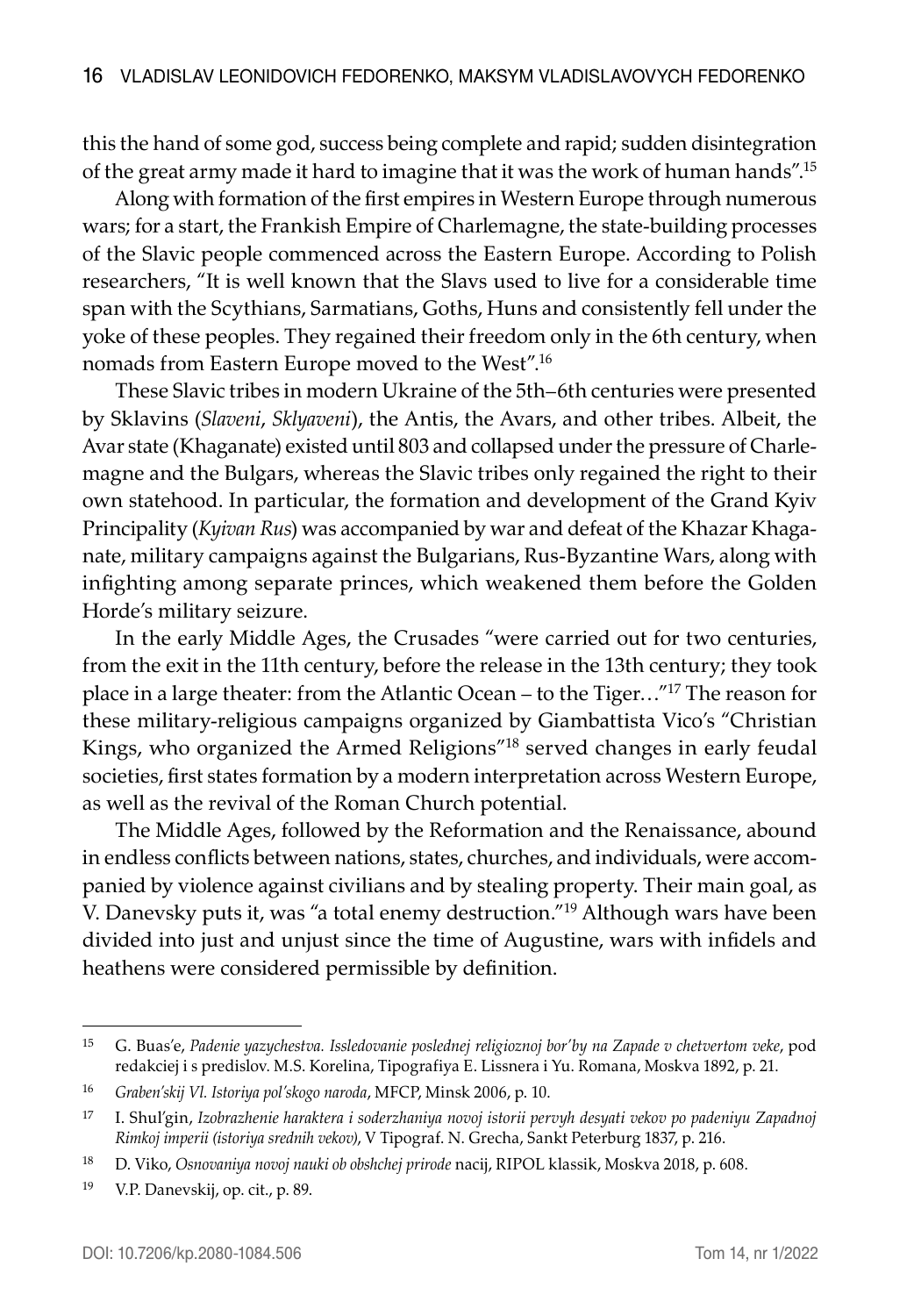The aforementioned Crusades, as well as the Hundred Years' War between England and France (1353–1453), the Italian Wars (1494–1518), the Spanish Wars (1502–1659), the French Religious Wars (1562–1629), the Thirty Years' War in the Holy Roman Empire (1618–1648), as well as numerous Polish, Swedish, Moscow, and Cossack wars of the 15th–18th centuries have become a subject of exhaustive research. The Cossack wars formed the basis for the development of the Cossack state based on the Zaporozhian Army and a military-civilian model of local authorities.<sup>20</sup>

Since the Middle Ages, the wars underwent subdivision into good faith (bonne guerre) and unscrupulous types. During the 16th and 18th centuries, the wars in Europe gradually eased in terms of protecting the civilian population. They are considered to be waged by states against states, not against the population. Humane institutions of armistice, capitulation, mercy for prisoners and the wounded, siege rules, etc. are being introduced. Most importantly, the 17th century witnessed a substantiation of the law of war and the law of peace, which facilitated the translation of wars into the legal plane.

A well-known book by Dr. Hugo Grotius, the University of Orleans graduate, *On the Law of War and Peace* (*De Jure Belli ac Pacis*), dated 1623–1625, was influenced by the Thirty Years' War horrors, which somehow affected all nations in Europe, was introduced by the Papal Curia after publication in the *Index Librorum Prohibitorum*. 21 However, its popularity was incredible: in the 100 years since its first publication, this work by H. Grotius has been republished many times in Latin and other European languages.22

In his epoch-making work, H. Grotius advocated for the provision of objectively formed law of nations as international law. According to the philosopher, "since the laws of any state pursue its specific benefit, community rights and liberties could arise by mutual consent by both parties." This is the right that we call the right of peoples, because we distinguish this right from natural law".<sup>23</sup> Similarly, H. Grotius puts forward the idea that the inevitable wars were conducted in accordance with the principles of law and humanity. First of all, on the basis of intrinsic rights, which coincides, according to the researcher, with divine law.

<sup>20</sup> O.O. Iliashko, M.V. Fedorenko, *Pravovi aspekty formuvannia kozatstva, kozatskoi derzhavy ta osnov publichnoi sluzhby na ukrainskykh zemliakh u kintsi XV st. – XVI st. Naukovi innovatsii ta peredovi tekhnolohii* (seriia «Derzhavne upravlinnia», seriia «Pravo» i in.) 2021, No. 2(2), pp. 86–100.

<sup>21</sup> A.N. Stoyanov, *Ocherki istorii i dogmatiki mezhdunarodnogo prava. Lekcii chitan. 1873/74 akad. Godu v Har'kovskom un-te*, V universit. tipogr., Har'kov 1875, p. 101.

<sup>22</sup> H. Grotius, *O prave vojny i mira. Tri knigi, v kotoryh obyasnyayutsya estestvennoe pravo i pravo narodov, a takzhe principy publichnogo prava*, ed. S.B. Krylov, Gosud. izd. Yurid. lit., Moskva 1956, p. 867.

<sup>23</sup> Ibidem, p. 48.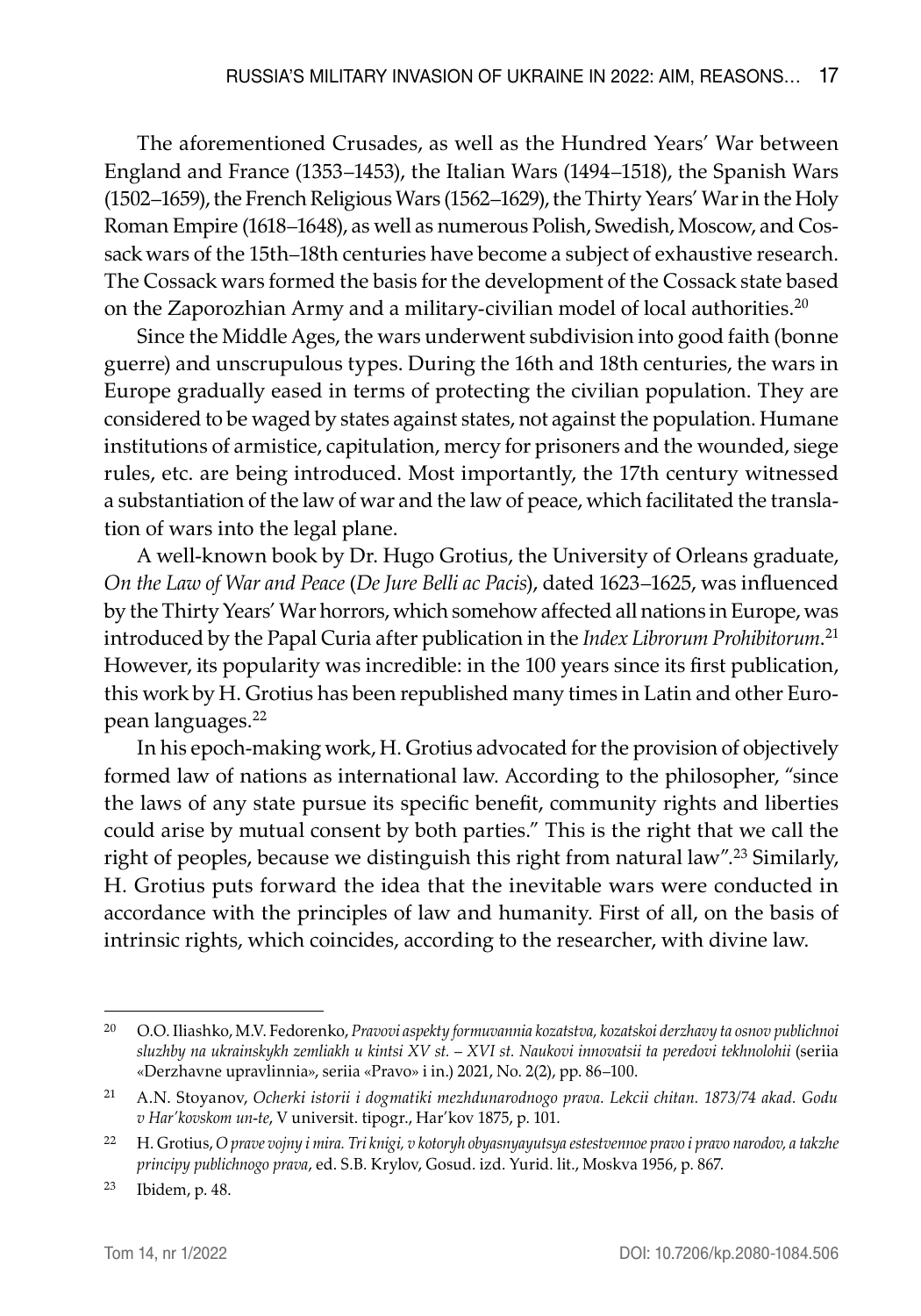H. Grotius' ideas on the right to war (*ius in bello*), as well as about waging wars in compliance with certain laws and conventions were a subject of scientific interest in the 18th–19th centuries. Thus, Giambattista Vico prepared the famous work *Fundamentals of the New Science of the General Nature of Nations* (1725), which developed the ideas of H. Grotius on the law of nations.24 Notably, Immanuel Kant's prominent work *Eternal Peace* (1795) calls for recognition, in which he, a philosopher, called on the states to abstain from violent interference in other state authorities.<sup>25</sup>

Significant progress in the introduction of the law of war enhanced the law enforcement practice. Three Northern Wars (1655–1660; 1700–1721), the War of the Spanish Succession (1701–1714), War of the Polish Succession (1733–1738), War of the Austrian Succession (1740–1748), the Seven Years' War (1756–1763), the American War of Independence (1775–1783), the Turkish Wars of Europe (1671–1812), the wars associated with the Partitions of Poland (1768–1795), the Napoleonic Wars (1803–1815), the War of the Unification of Italy (1859–1870), the American Civil War (1861–1865), the Prussian-French War (1870–1871), and other wars identified at least three prevailing trends: a) an increase in the number of sovereign states involved in wars, most of which were formally global; b) adherence to the values of the warring parties and principles of international humanitarian law and customs of war; c) the end of wars through the conclusion of peace treaties, the guarantees of which were provided by powerful states, the subjects of international law.

The positive law enforcement practice of war law has been enshrined in national and international law. Thus, the Ukrainian lawyer I. Ivanovsky wrote about the widespread practice of such agreements which was established in Europe since the 17th century and was interpreted as "cartels and conventions on the exchange and redemption of prisoners".<sup>26</sup> Later on, during the American Civil War, on behalf of the US President Abraham Lincoln, Prof. Francis Liber drafted a statute on international rules of war – *Field Instructions for the United States Army* (1863).27 In this document, F. Liber, a combatant at the Battle of Waterloo, defined the legal nature of martial law, outlined the peculiarities of military jurisdiction and treatment of deserters, spies, the sick and prisoners of war, discussed the occupation regime, including prohibition of torture and rape.

<sup>24</sup> D. Viko, op. cit., p. 608.

<sup>25</sup> I. Kant, *Vechnyj mir. Filosofskij ocherk*, ed. L.A. Kamarovsky, Tipogr. T-va I.D. Sytina, Moskva 1905, p. 6.

<sup>26</sup> I.A. Ivanovskij, *Zhenevskaya konvenciya 10/22 avgusta 1864 g. Polozhitel'nyj mezhdunarodnyj zakon ob uchasti bol'nyh i ranenyh voinov vo vremya vojny*, V Universit. Tipograf. (І.І. Zavadzkogo), Kiev 1884, p. 17.

<sup>27</sup> F. Martens*, Sovremennoe mezhdunarodnoe pravo civilizovannyh narodov*, Vol. II, Tipografiya Minist. Putej Soobshcheniya (A. Benke), Sankt Petersburg 1883, p. 467.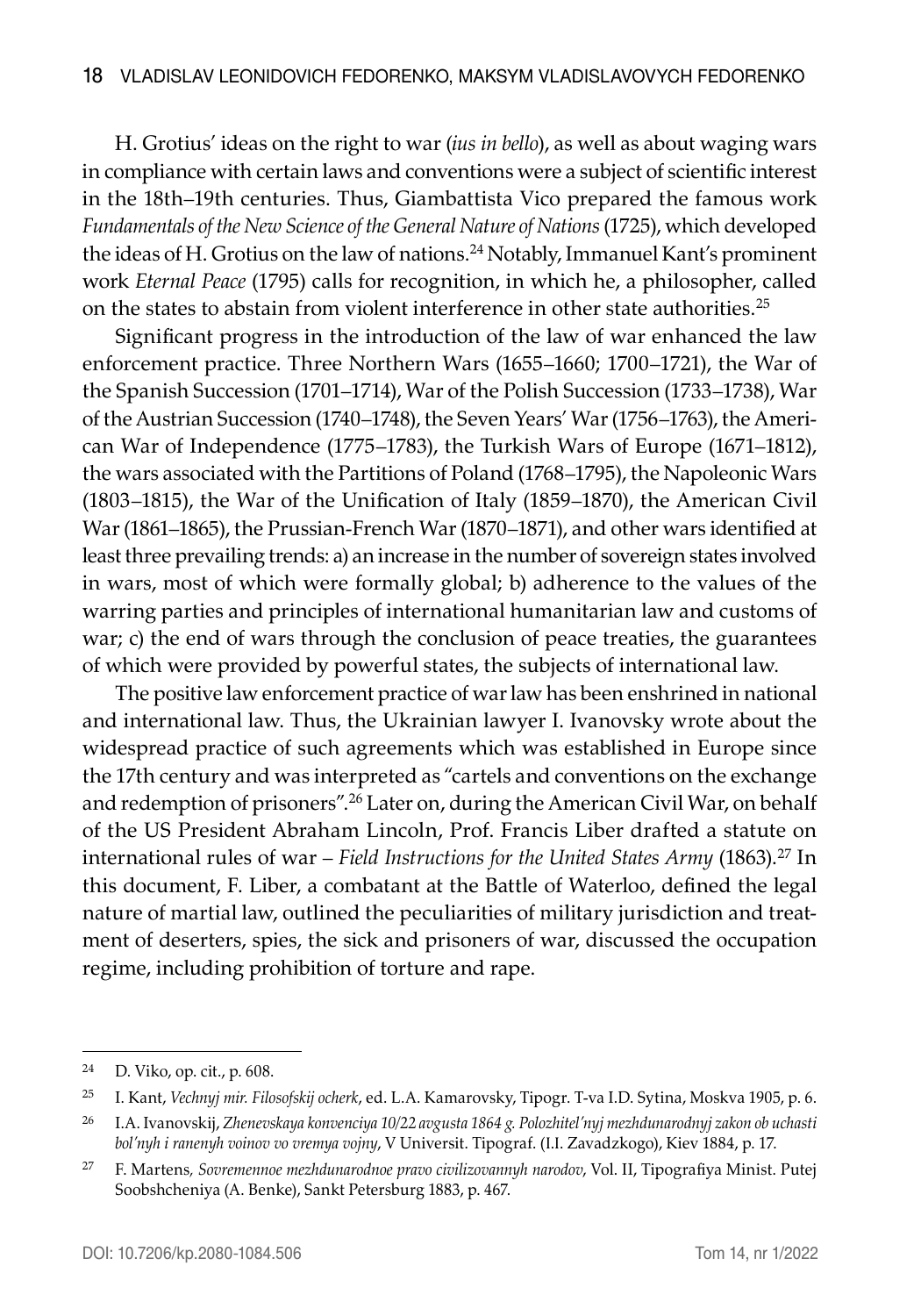In the course of time, the settlement of warfare rules and customs has become an important task for the international community. Thus, in 1864, 16 countries signed the First Geneva Convention for the Amelioration of the Condition of the Wounded in Armies in the Field, which removed doctors and nurses from combatants and banned them from imprisonment, encouraged protection of the sick and wounded during the war, and granted immunity to hospitals and medical staff under the Red Cross on a white cloth during hostilities. However, the image of the Red Cross could be applied in different ways: "as a bandage, as a flag and, finally, applied to various items mandatory for the sanitary service."28 Over time, the system of the Geneva Conventions has undergone amendment and improvement. Today, they entail four conventions: the Convention (I) for the Amelioration of the Condition of the Wounded and Sick in Armed Forces in the Field; the Convention (II) for the Amelioration of the Condition of the Wounded, Sick and Shipwrecked Members of Armed Forces at Sea; the Convention (III) relative to the Treatment of Prisoners of War; the Convention (IV) relative to the Protection of Civilian Persons in Time of War, to top up with the three additional protocols thereto.

In this respect, the draft of International Declaration concerning the Laws and Customs of War, drawn up by the International Conference on the Codification of the Warfare Laws and Customs in Brussels in 1874, also seems noteworthy. Its Clauses/Articles 12–13 claimed that "The laws of war do not recognize the warring parties' unlimited power in choosing the means of harming each other. These amendments prohibited: 1) use of poison or poisonous weapons; 2) treacherous killings of persons belonging to the enemy army; 3) murder of an enemy who has laid down his arms or no longer has the opportunity to defend himself and wants to surrender; 4) an announcement that no one will be spared".<sup>29</sup> These provisions were embodied in the Hague Conventions several decades later. The project itself, drafted by the Estonian international think tank F. Martens, never got its approval, as its main provisions on assistance for the sick and wounded on the battlefield were already covered by the Geneva Convention.<sup>30</sup>

At the same time, the issue of international consolidation of the warfare has always been under consideration. At the first (1899) and second (1907) peace conferences in The Hague, warfare laws were adopted along with supporting the idea to establish the League of Nations, which would ensure their actual ongoing monitoring. Indeed, Article 25 to the Amendment "Convention on the Warfare on

<sup>28</sup> I.A. Ivanovskij, op. cit., p. 142.

<sup>29</sup> O. Ejhel'man, *Hrestomatiya russkogo mezhdunarodnogo prava. Chast' vtoraya*, Tipograf. V.I. Zavadzkogo, Kiev 1889, p. 422.

<sup>30</sup> F. Martens, op. cit., p. 477.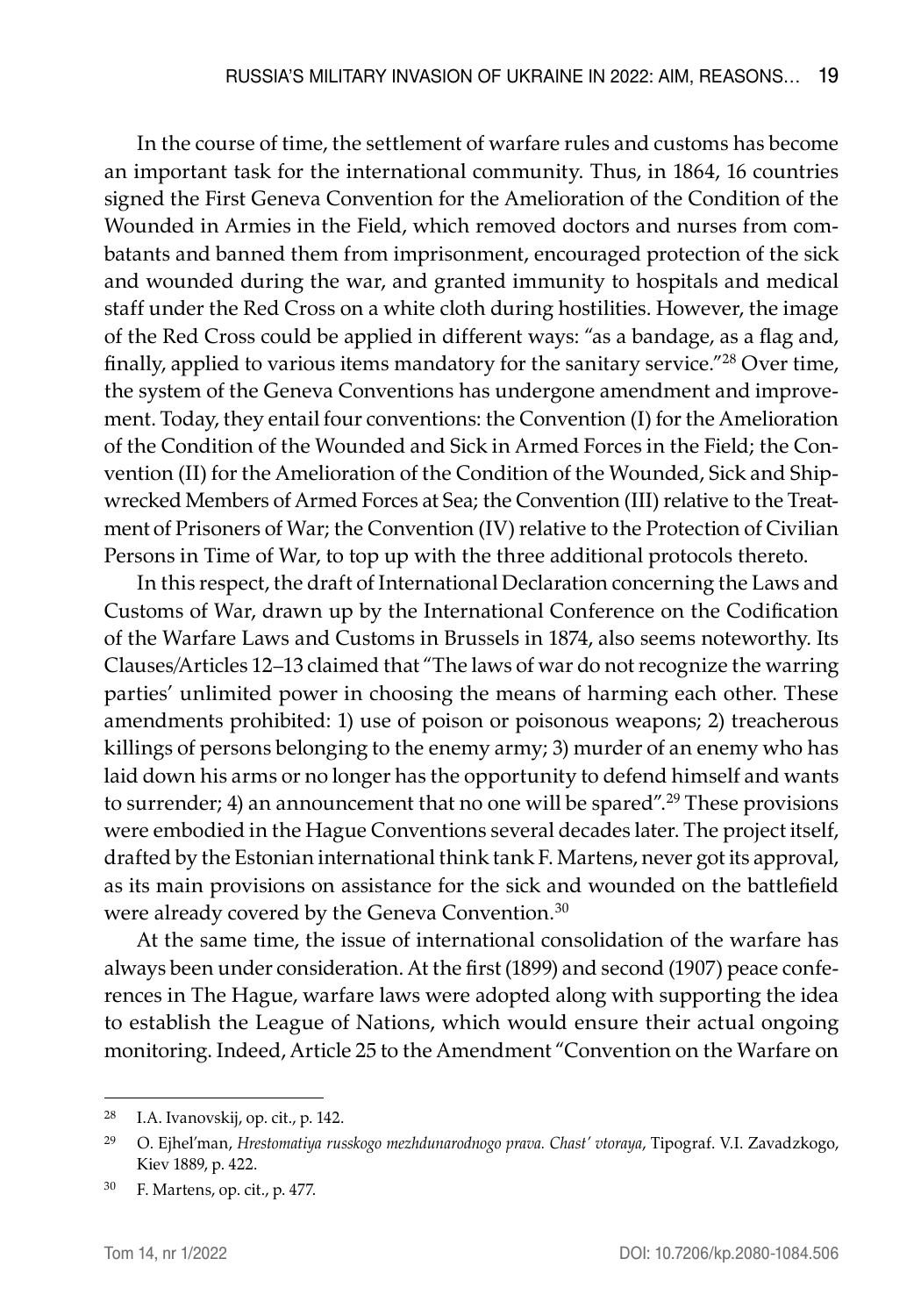Land" (1907) of the Annex on the Warfare Regulations on Land established a direct ban on "attacking or bombing unprotected cities, towns, houses or buildings."<sup>31</sup>

Notably, the base for international humanitarian treaties on the laws and regulations of warfare (Geneva and Hague Conventions) laid in 1864–1907 remains relevant for the 21st century. It can also be stated that the Russian Empire was actively engaged and took the initiative on the humanization of warfare fundamentals during this period. Therefore, mass violations of warfare fundamentals during the invasion of Ukraine in 2022 are acquiring a dangerous trend.

However, the humanization of warfare in the end of the 19th century and at the beginning of the 20th century failed in preventing the world from the horrors of new wars. The 20th century turned out to be the most "productive" in relation to large-scale wars with a significant number of states involvement, under the title "world wars". Thus, Norman Davies aptly called the period from 1914 to 1945 "Tenebrae. The eclipse of Europe." The researcher wrote that in Europe, where the main hearth of the First World War (1914–1918) and the Second World War (1939–1945) were, there were "inherent manifestations of barbarism, which would probably stun even the wildest barbarians".<sup>32</sup>

Interwar years appeared quite difficult for the development of Europe, they were marked by a wave of revolutions, the formation of new states, including revival of Poland and proclamation of the Ukrainian People's Republic, and the domination of authoritarian regimes with the policies leading to a new war. This 30-year period of European history N. Davies qualifies as "submerged in blood" times.33

World War II began on September 1, 1939 with Nazi Germany's attack on Poland; on September 17, 1939, the Soviet Army invaded Poland, after which more than 60 countries were involved. In September 1939, the Moscow leadership arrogantly claimed that "the lightning defeat of Poland spoke for the non-viability of the Polish state".<sup>34</sup> Elements of the similar Moscow rhetoric as well as plans for the "Blitzkrieg" in Ukraine took place in 2022. However, in the summer and autumn of 1941, the German army moved through the territory of the former USSR much faster than two years before in Poland. At the same time, Ukraine turned out to be the first victim of Germany's "lightning war."

<sup>31</sup> Konventsiia pro zakony i zvychai viiny na sukhodoli, pidpysana 18 zhovtnia 1907 r. u Haazi, Ofitsiinyi visnyk Ukrainy 2017, No. 2, s. 67.

<sup>32</sup> N. Davis, *Evropa: Istoriia*, «Osnovy», Kyiv 2014, pp. 10, 925–1088.

<sup>33</sup> Ibidem.

<sup>34</sup> Ya. Hrytsak, *Narys istorii Ukrainy. Formuvannia modernoi natsii XIX–XX stolittia*, Yakaboo Publishing, Kyiv 2019, p. 399.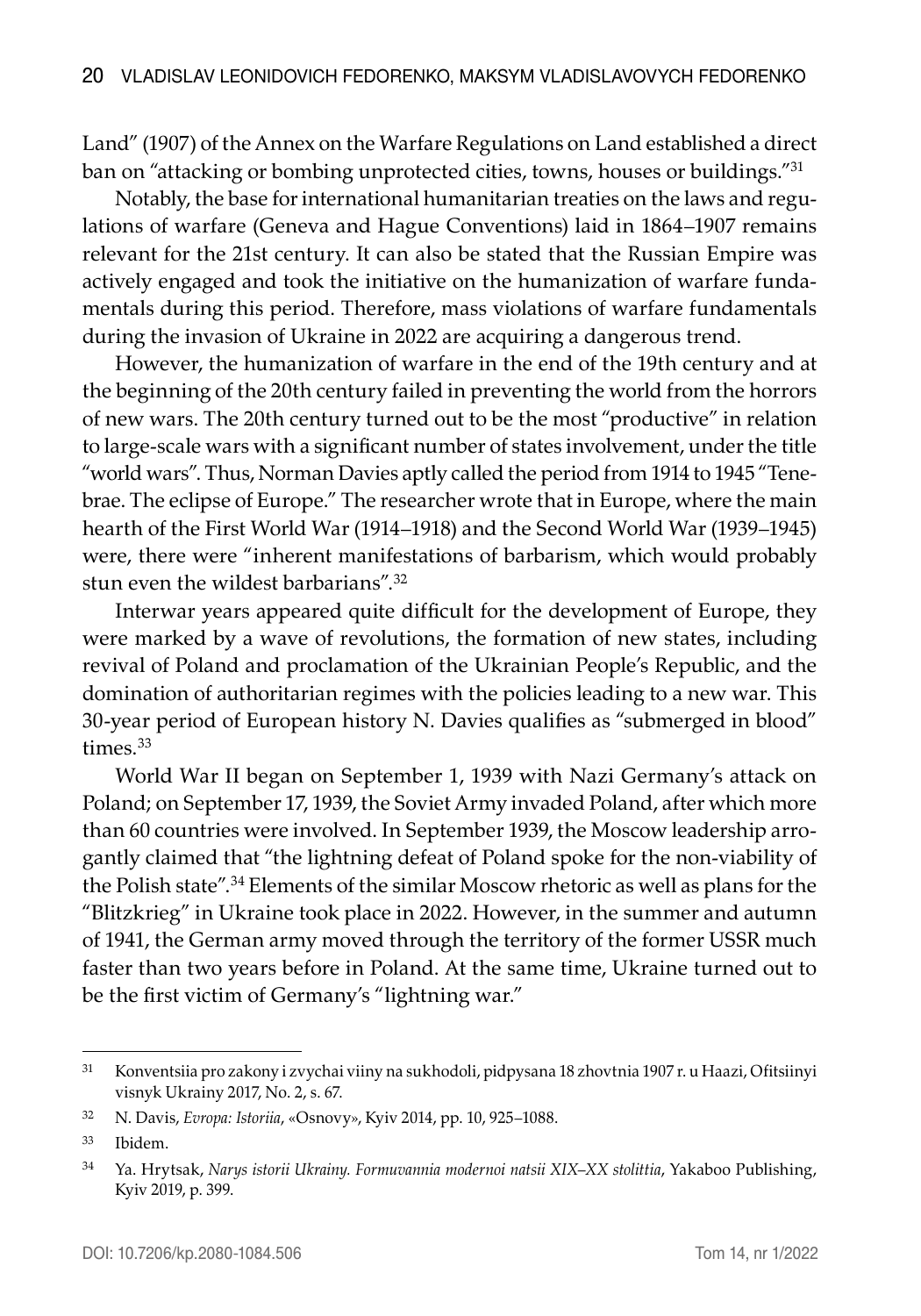World War II projected many consequences during the post-war era, not only for Ukraine and the former Soviet Union, but also for Europe and the world at large, namely, the determination by the states of the anti-Hitler coalition at the Yalta Conference of 1945 of new borders in Europe and ensuring their inviolability in the aftermath of war. Equally important, there appeared a need for introducing just punishment for war criminals through a specially created the International Military Tribunal, best known for its activities during the Nuremberg trials over a group of former Nazi German politicians.

At the international level the establishment of legal mechanisms to prevent future world wars to ensure guarantees of fundamental human rights and freedoms took place. If before the Second World War this protection was seen primarily as a matter of domestic national policy, the Preamble to the UN Charter of 1945 testified to the joint determination of the signatory states to reaffirm faith in fundamental human rights, dignity and human value.<sup>35</sup> First and foremost, it refers to the standardization and guarantee an inalienable human right to life, liberty and security, the prohibition of torture or cruel, inhuman or degrading treatment or punishment.

One of the first significant results of the UN's work was the proclamation on December 10, 1948 of the UN Universal Declaration of Human Rights by Resolution  $217$  A (III),<sup>36</sup> which became a kind of "human rights charter." Its provisions have been developed within the global and regional human rights conventions and pacts: the Convention for the Protection of Human Rights and Fundamental Freedoms of 1950,<sup>37</sup> the Geneva Conventions of 1949,<sup>38</sup> the International Covenant on Civil and Political Rights of 1966,<sup>39</sup> the International Covenant on Economic, Social

<sup>35</sup> V.L. Fedorenko, *Konstytutsiini prava i svobody liudyny ta yikh harantuvannia y zakhyst v Ukraini: monohraf*, Vyd-vo Lira, Kyiv 202l, p. 112.

<sup>&</sup>lt;sup>36</sup> Universal Declaration of Human Rights: Adopted and proclaimed by United Nations General Assembly resolution No. 217 A (III) of 10 December 1948, Official Journal of Ukraine, 2008, No. 93. Art. 3103.

<sup>37</sup> Konventsiia pro zakhyst prav liudyny i osnovopolozhnykh svobod vid 4 lystopada 1950 r.: ratyfikovana Zakonom Ukrainy vid 17 lypnia 1997 r., razom z pershym protokolom ta protokolamy No. 2, 4, 7 ta 11. Vidomosti Verkhovnoi Rady Ukrainy, 1997, No. 40, p. 263.

<sup>38</sup> Konventsiia OON pro polipshennia doli poranenykh i khvorykh u diuchykh armiakh 1949 r. Ofitsiinyi visnyk Ukrainy, 2010, No. 62, p. 2180.

<sup>39</sup> Mizhnarodnyi pakt pro hromadianski i politychni prava vid 16 hrudnia 1966 roku: ratyfikovanyi Ukazom Prezydii Verkhovnoi Rady URSR vid 19 hrudnia 1973 r. (z dvoma fakultatyvnymy protokolamy)/Mezhdunarodnыe akty o pravakh cheloveka: sb. dokumentov. Moskva: NORMA-YNFRA-M, 1998, pp. 53–76.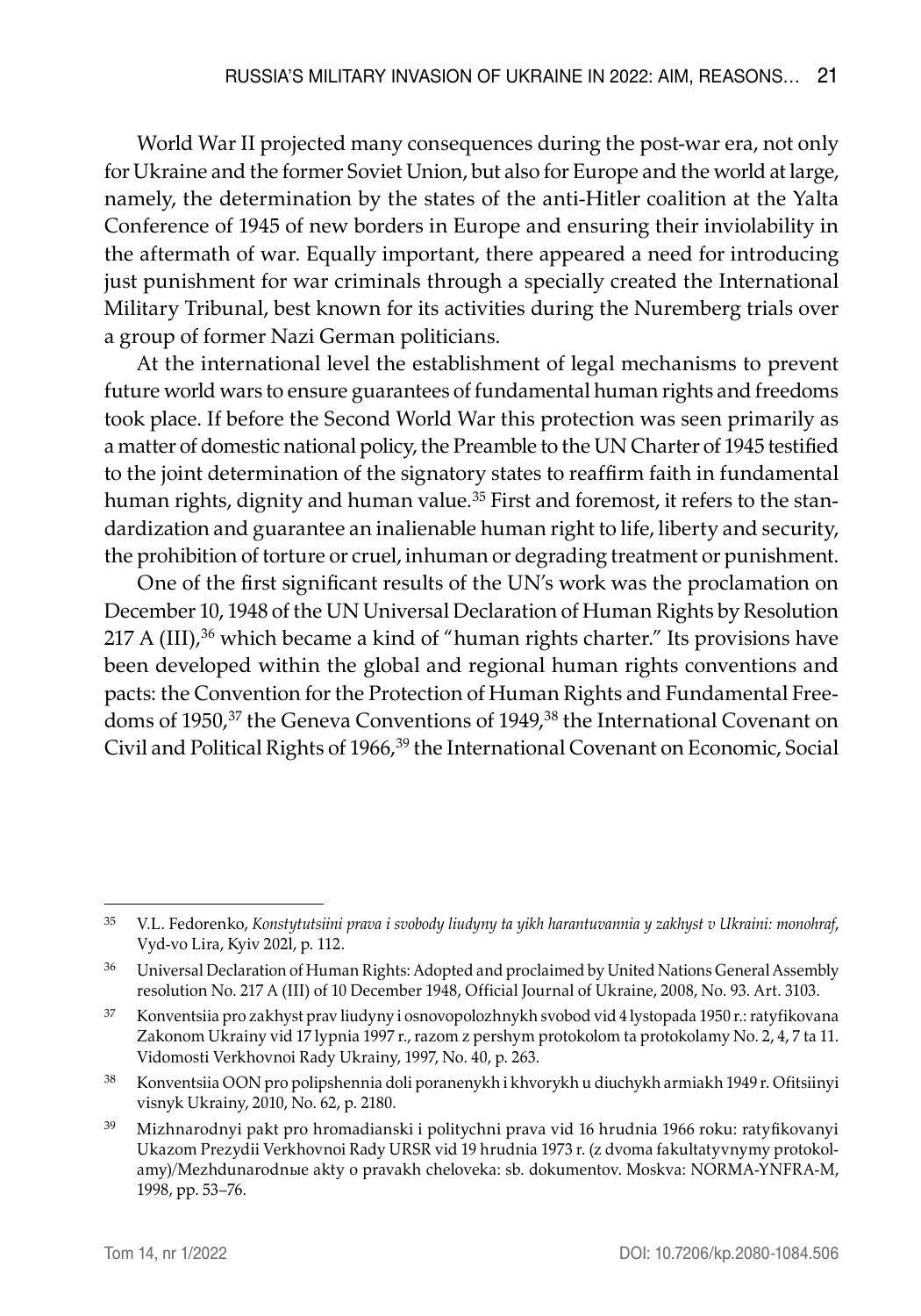and Cultural Rights of 1966,<sup>40</sup> the Charter of Fundamental Rights of the European Union of 2000,<sup>41</sup> as well as documents referred to as "soft law."<sup>42</sup>

These essential international human rights tools also contributed to the establishment of institutional mechanisms for the protection of fundamental human rights during hostilities – the UN International Court of Justice, the International Criminal Court, the European Court of Human Rights, the European Court of Justice, etc.

Noteworthy, since its establishment the post-war world legal order was subjected to serious tests; The Cold War began with confrontation between the former Soviet Union and the United States, resulting in a "nuclear race," the Caribbean crisis, attempts to revise the 1945 Yalta Conference on the postwar world order, the Warsaw Pact and NATO military blocs; wars in Afghanistan, Vietnam, Korea; the arms race and Velvet Revolutions strand of 1989–1990; and the disintegration of the so-called "socialist camp and, finally, the collapse of the Soviet Union." On December 1, 1991, 93% of Ukrainians supported the Act of Independence of Ukraine, adopted by the Supreme Court on August 24, 1991, whilst on December 8, 1991 in Belovezhskaya Pushcha, the leaders of Ukraine, Russia, Belarus, and Kazakhstan signed an agreement in which the Soviet Union was finally brought to an end.<sup>43</sup>

The collapse of the former Soviet Union and the so-called "socialist camp" took place rapidly, but without devastating wars, with the exception of a number of wars in the republics of the former Yugoslavia in 1991–2001. However, as the US President Joe Biden noted in his speech on March 26, 2022 in Warsaw, "Over the last 30 years, the forces of autocracy have revived around the world. Its features are familiar: contempt for the rule of law, contempt for democracy and freedom, contempt for the truth itself".44 Russia became one of the most powerful sources of aggression in the post-Soviet space. On this account, in addition to participating in a number of military conflicts in Transnistria (1991–1992), two Chechen wars

<sup>40</sup> Mizhnarodnyi pakt pro ekonomichni, sotsialni i kulturni prava vid 16 hrudnia 1966 r.: ratyfikovanyi Ukazom Prezydii Verkhovnoi Rady URSR vid 19 hrudnia 1973 roku/Mezhdunarodnye akty o pravah cheloveka: sb. dokumentov. Moskva: NORMA-INFRA-M, 1998, pp. 44–52.

<sup>41</sup> *Hartiya osnovnyh prav Evropejskogo Soyuza*, http: zakon5.rada.gov.ua/laws/show/994\_524 (access: 30.04.2022).

<sup>42</sup> V. Fedorenko, V. Nesterovych, '*Soft Law' in the Mechanism of the International and National Protection of the Constitutional Electoral Rights*, "Krytyka Prawa" 2020, Vol. 12, No. 3, pp. 178–195.

<sup>43</sup> R.O. Stefanchuk, V.L. Fedorenko, *Vseukrainskyi referendum u systemi referendnoi demokratii*, monohrafiia. Vydavnychyi dim «Helvetyka», Odessa 2020, p. 101.

<sup>44</sup> Speech by President Biden to Unite Free World Efforts to Support the People of Ukraine, https:// ua.usembassy.gov/uk/remarks-by-president-biden-on-the-united-efforts-of-the-free-world-to-supportthe-people-of-ukraine/ (access: 30.04.2022).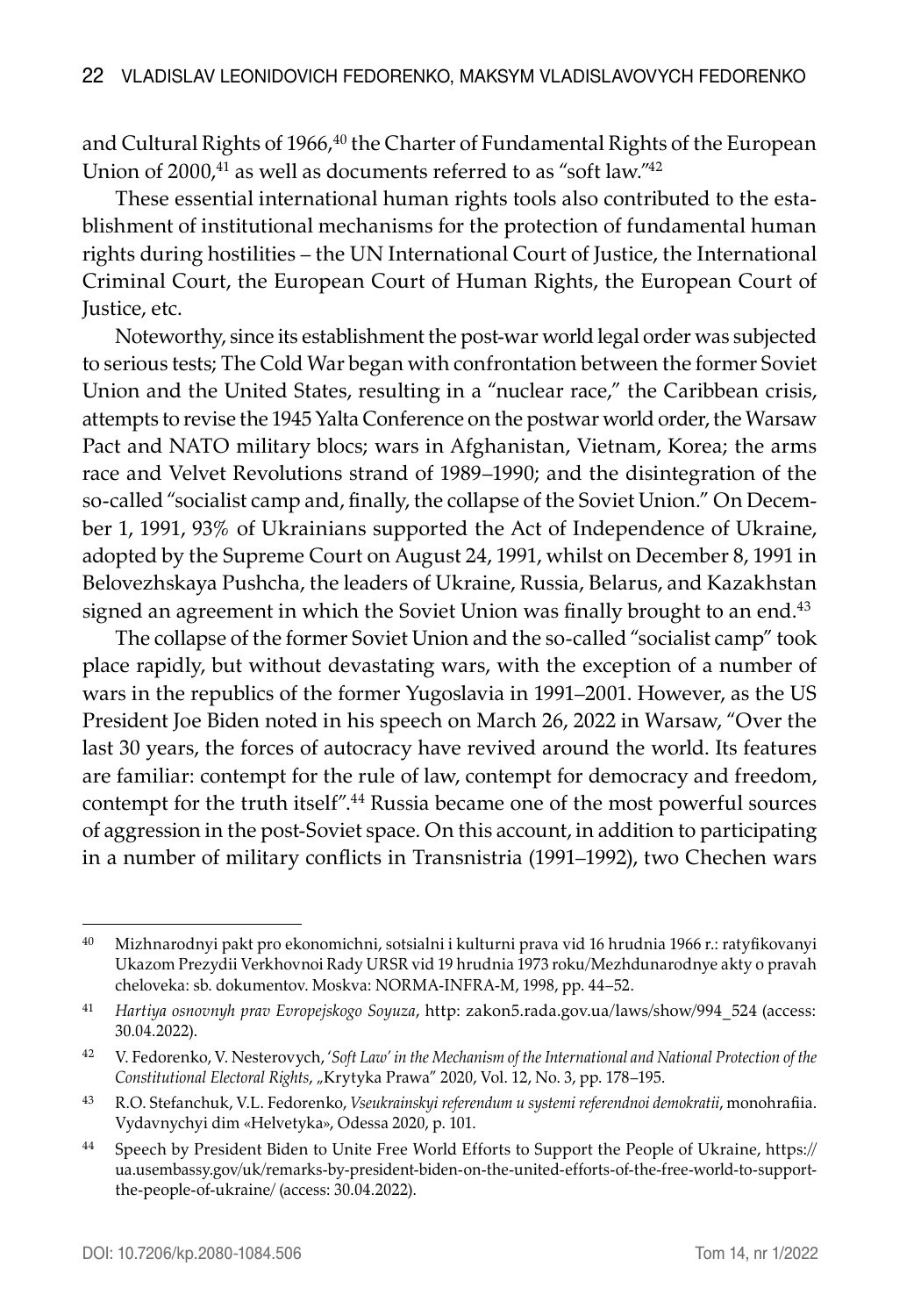(1994–1996; 1999–2000), war in Georgia (2008), and the seizure of the Autonomous Republic of Crimea (2014–2022).

On February 24, 2022, Russia invaded Ukraine, launched a new large-scale war of aggression in Europe, violating all international treaties on the inviolability of state borders established after World War II along with the internationally recognized laws and warfare customs. So far, the obvious inviolability shaped during the 19th–20th centuries and human values, and principles of the law of war have been destroyed.

## **Objectives, Causes, and Grounds of Military Aggression and the Beginning of the Russian War against Ukraine in 2022**

Almost a century and a half ago, the Ukrainian international scientist I. Ivanovsky concluded that wars are as ancient as a human race, and their origins and causes "lie deep partly in human nature, partly in historical events, war always bears the imprint of a specific epoch and a specific people."<sup>45</sup> On the one hand, all wars pertain a similar nature, and on the other hand, each war has its purpose, reasons and grounds for resolving it.

Regarding the purpose, tasks and nature of wars, a well-known statement of A. Clausewitz goes "war is not only a political act, but also a true weapon of politics, continuation of political relations, conducting them in other ways. What is specific that is inherent in war, refers only to the nature of the means used by it".<sup>46</sup> The difference in political objectives determines its nature. Thus, the policy of conquering new colonies with the aim of their ruthless exploitation, is always different from the national liberation wars of nations with metropolises. The policy of a state that is defending itself and waging a just patriotic war on its territory is significantly different from the policy of a state that seeks to destroy another sovereign state and seize its territory through military aggression. In this interpretation, proclamation as well as actual beginning of the war clearly reveals its purpose, tasks and nature.

At the beginning of the 17th century, Hugo Grotius recalled Demosthenes' suggestion that war was being waged against those who were suited in court and failed. After all, all forms of justice appear valid against the weaker; wars are being

<sup>45</sup> I.A. Ivanovskij, op. cit., p. 1.

<sup>46</sup> K. Klauzevic, *O Vojne*, Eksmo, Moskva 2013, p. 38.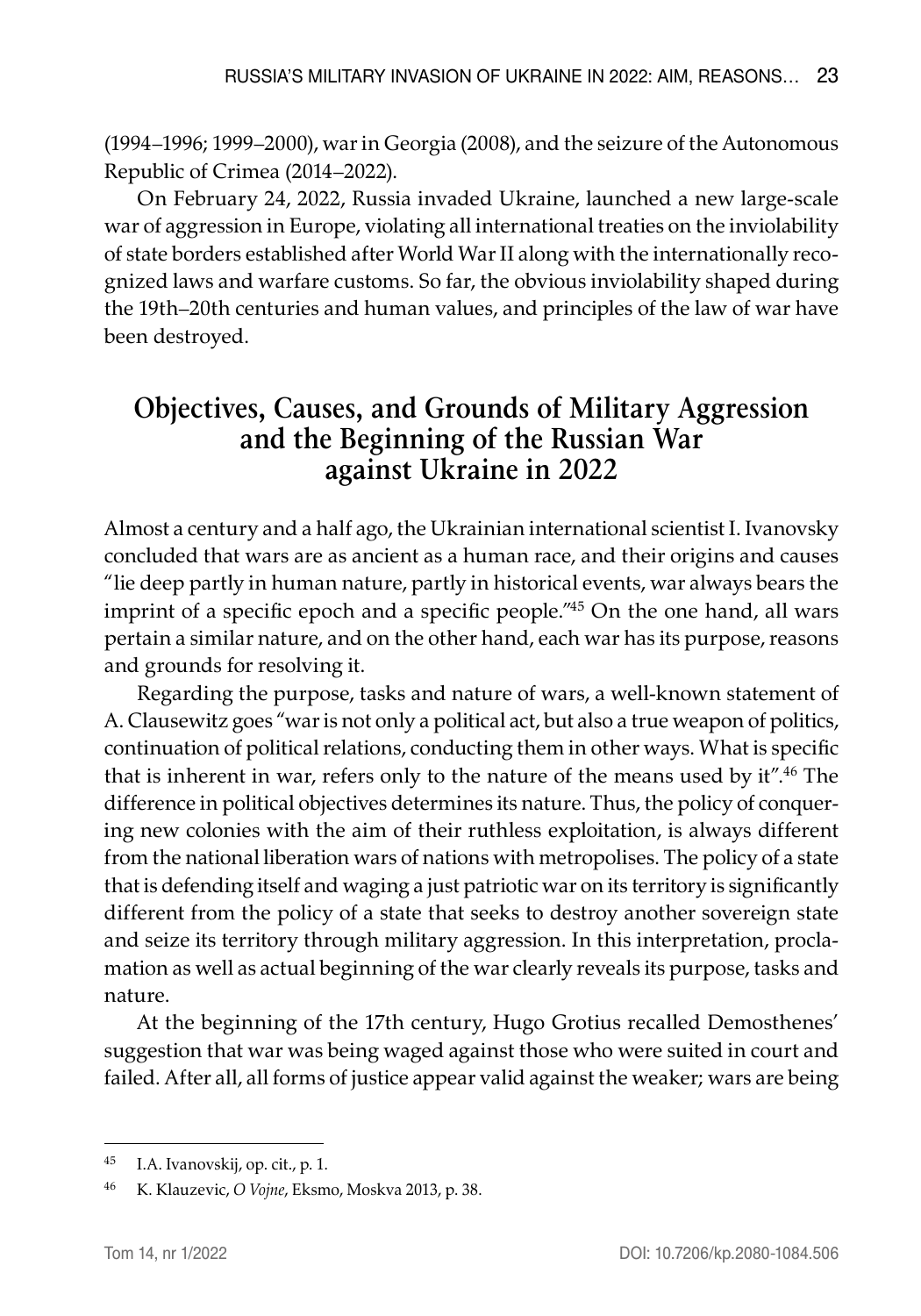waged against equals.47 In our view, starting the war with Ukraine, Russia was aware that dynamics of freedom, democracy, protection of fundamental human rights and freedoms alongside with the market economy and prospects for European integration demonstrate significant progress, unable to be restricted in a legitimate way. Notably due to the occupation of the Autonomous Republic of Crimea and certain districts of Donetsk and Luhansk regions (ORDLO) by the Russian Federation since 2014, Ukraine has been in a status of actual war with this state.

Meanwhile, reasons for the Russian war in Ukraine, which began as a "special military operation" on March 24, 2022, cannot be explained solely by the peculiarities of Ukrainian-Russian relations in 2013–2022. It is obvious that the war against Ukraine evolved as implementation of Russia's long-standing revanchist foreign policy aimed at halting NATO enlargement, expanding the spheres of political influence of Russia abroad, and the United States in Europe, featured provisional during the Cold War period. Its second objective lay in recognizing the international community's unconditional right to building a new "Soviet federation" and a "socialist camp" on the basis of the post-Soviet and post-socialist republics.

For a long time, political values and goals of the Russian Federation were formulated and first delivered by its president at the Munich Security Conference in 2007, followed at the Russia-NATO summit in 2008 where Vladimir Putin publicly threatened to destroy Ukraine if it joined NATO. The keynote set out in historical articles about "Ukrainians and Russians" as "one people" and about its origins from Kievan Rus (the replacement of the words "Russia" to "Russia 'took place in the Moscow principality in the '90s of the 16th century',  $48$  maximally heated by the authoritarian media, being popular among the Russian community, still looked strange to the Western world.

Therefore, lack of a motivated and clearly formed, especially for the international community, political ideology of war in terms of its purpose serve the motivation behind Russia's military aggression against Ukraine. Obviously, ideology pertains its ability to reasonably visualize the future. Instead, the slogans announced by the Russian Federation, first about "denazification" and "demilitarization," and later about a possible threat to the Russian Federation and the chance to attack first, about the alleged development of Ukraine's nuclear, chemical and biological weapons. These propagandistic suggestions are topped up by the statement about Russian regular troops and other military formations being at war with the United States and NATO, sound by far a grotesque and insufficiently credentialed.

<sup>47</sup> G. Grocij, op. cit., p. 50.

<sup>48</sup> M.A. Maksimovich, *Sobranie sochinenij*, Vol. II: *Otdely: Istoriko-topograficheskij, arheologicheskij i etnograficheskij*, Tipogr. M.P. Frica, Kiev 1887, p. 307.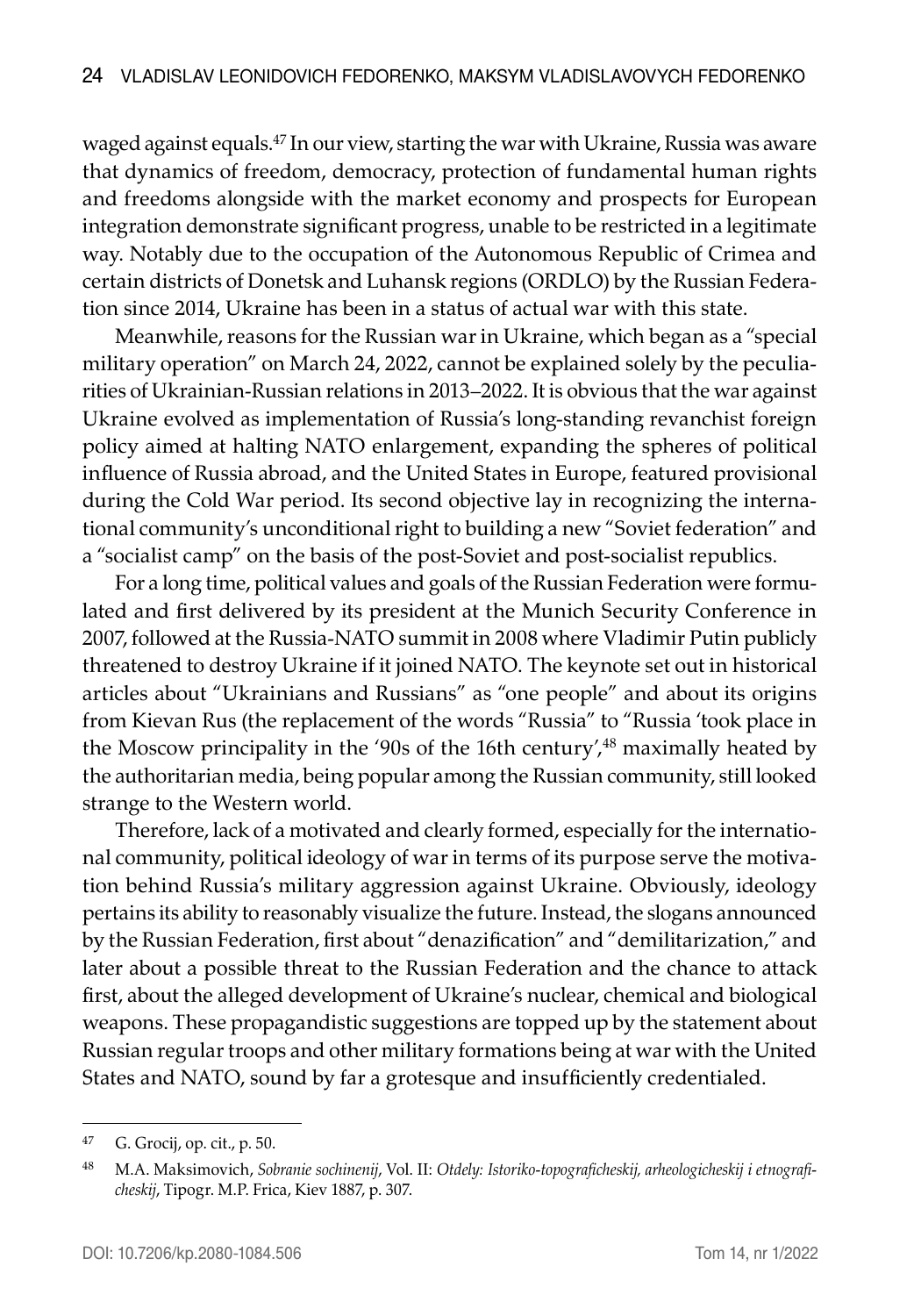Instead, within Russia itself, slogans about urgent extermination of the "Nazis" and "Bandera" in Ukraine enjoy popularity among Russians. To emphasize their disgust and groundlessness, US President J. Biden, on February 26, 2022 at the Royal Palace in Warsaw in a speech to support the people of Ukraine said very aptly: "President Zelensky was elected democratically. He is a Jew. His father's family was destroyed during the Nazi Holocaust. And Putin has the audacity, like all autocrats before him, to believe that this gives him some advantages."49

Incorrect methods of propaganda manipulation, on the one hand, is a continuation of the postwar ideological USSR narrative as a great and sole winner in World War II, transformed into the succession of Russia in the fight against Nazism and fascism with its conventional slogan that goes "Once necessary, we will repeat!"). In fact, Russia still ideologically positions itself as the victorious state in the Great Patriotic War (the formal name and course of World War II in Russia is ignored) and as the last line of defense in the United States and NATO confrontation.

On the other hand, Russia's slogans about "Nazis," "Fascists," and "Bandera" in Ukraine have for the army of the aggressor state, which invaded Ukraine and brutally kills, tortures and plunders its civilians, possess practical psychological significance. Similar tools were frequently used by various countries around the world in the second half of the 20th century for military exercises, when under the code name… alien creatures, zombies, monsters, beetles, etc. This granted the tactical forces exemption from humanistic moral and ethical constraints, the fact being far more difficult to kill and torture "Slavic brothers" rather than "Nazis," "Bandera," and "Fascists."

At present, the ideology of Russia's war with Ukraine in 2022 is based on the phantom pains of the ruling Russian political, military, and power elites since the former Soviet Union collapse and remains, in fact, a continuation of the Cold War ideology.

As for the grounds for the beginning of wars or *casus belli* (from the Latin word meaning "case for war"), in some cases, quite objective in nature, and in others utterly contrived from the beginning or post factum. Thus, the *casus belli* for the battle of Troy, according to the author of the Iliad, Homer, was the seduction and abduction of Helen – the wife of the King of Sparta Menelaus – by Paris, the son of the King of Troy.50 The reasons behind the war between the Spartans and Messinians, according to a legend, was either the assassination of the last king of

<sup>&</sup>lt;sup>49</sup> Speech by President Biden to Unite Free World Efforts to Support the People of Ukraine, op. cit.

<sup>50</sup> S.U. Bauer, op. cit., pp. 313–314.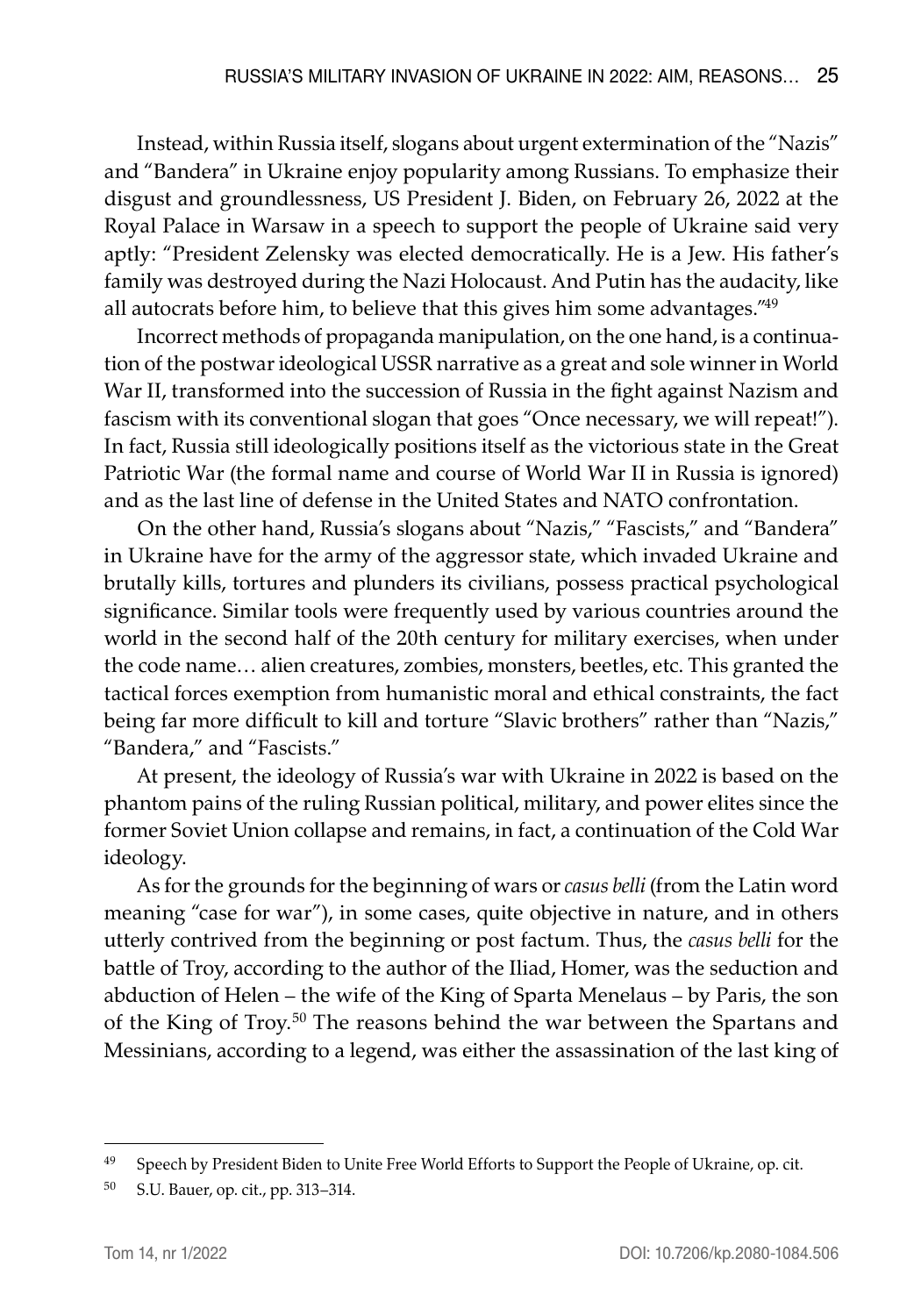the Lacedaemonians Telecla in the temple, or the rape of the Lacedaemonian girl under the same circumstances. $51$ 

Interestingly, assassination of the heir to the Austrian throne, Franz Ferdinand, by the student Gavrilo Princip in Sarajevo (Bosnia) also serves a *casus belli* to start the First World War; yet, the military alliances of the Entente and the Central Powers entered this war only a month later.<sup>52</sup> The grounds for the beginning of September 1, 1939, Germany's "defensive" war, with the support of Slovakia, with Poland are considered to be the attack on the radio station in Gliwice under a specific title of "canned intelligence." However, due to the technical level of communications in Europe at the time, this operation on August 31, 1939, hardly caused a wide wave of information in Europe in less than a day, and the attack on Poland began actually without *casus belli*.

Today, in our opinion, the *casus belli* institution has lost its significance as a basis for a start of modern wars. On the eve of the Russian invasion of Ukraine in 2022, there were attempts to create such a *casus belli* on the territory of unrecognized LPR and DPR, accusing the Armed Forces of Ukraine of allegedly shelling their territories on February 22, 2022. However, the false-flag operation turned quite unconvincing, and the Russian Federation invaded the entire territory of Ukraine without a formal *casus belli*.

Once a German professor A.-V. Gefter stated a public declaration of war is essential to precede the beginning of hostilities against a state with which the warring party was in friendly relations before. For "trust disappears and is replaced by a solitude and fear attitude as long as people are to beware of unexpected attacks every minute".53 According to the conventional warfare provisions, a state-initiator of hostilities takes on the responsibility to respect the law of war.

Depending on era, the methods and forms of declaring war varied. For instance, P. Kazansky wrote that "antiquity and the Middle Ages required a solemn declaration of war (*clarigatio*) in order to consider the war legitimate (*bellum justum* – for the Romans)".54 In turn, A.-V. Gefter wrote that ancient societies held public ceremonies before the war, whereas in Rome such declarations were based on feudal law, and in the Middle Ages chivalry adhered to the code of open statement of warfare.

<sup>51</sup> M. Mendes, *Opyt istoriko-kriticheskogo kommentariya k Grecheskoj istorii Diodora. Otnoshenie Diodora k Gerodotu i Fukididu*, «Ekonomicheskaya» tipograf, Odessa 1901, p. 28.

<sup>52</sup> Ya. Hrytsak, op. cit., p. 191.

<sup>53</sup> A.-V. Gefter, *Evropejskoe mezhdunarodnoe pravo, s izmin. i dopoln. dlya russkogo perev*., V tipogr. V. Bezobrazova i komp., Sankt Petersburg 1880, p. 226.

<sup>54</sup> P. Kazanskij, *Uchebnik mezhdunarodnogo prava publichnogo i grazhdanskogo*, Tipo-litograf. Shtaba Odesskogo Voennogo Okruga, Odessa 1904, p. 430.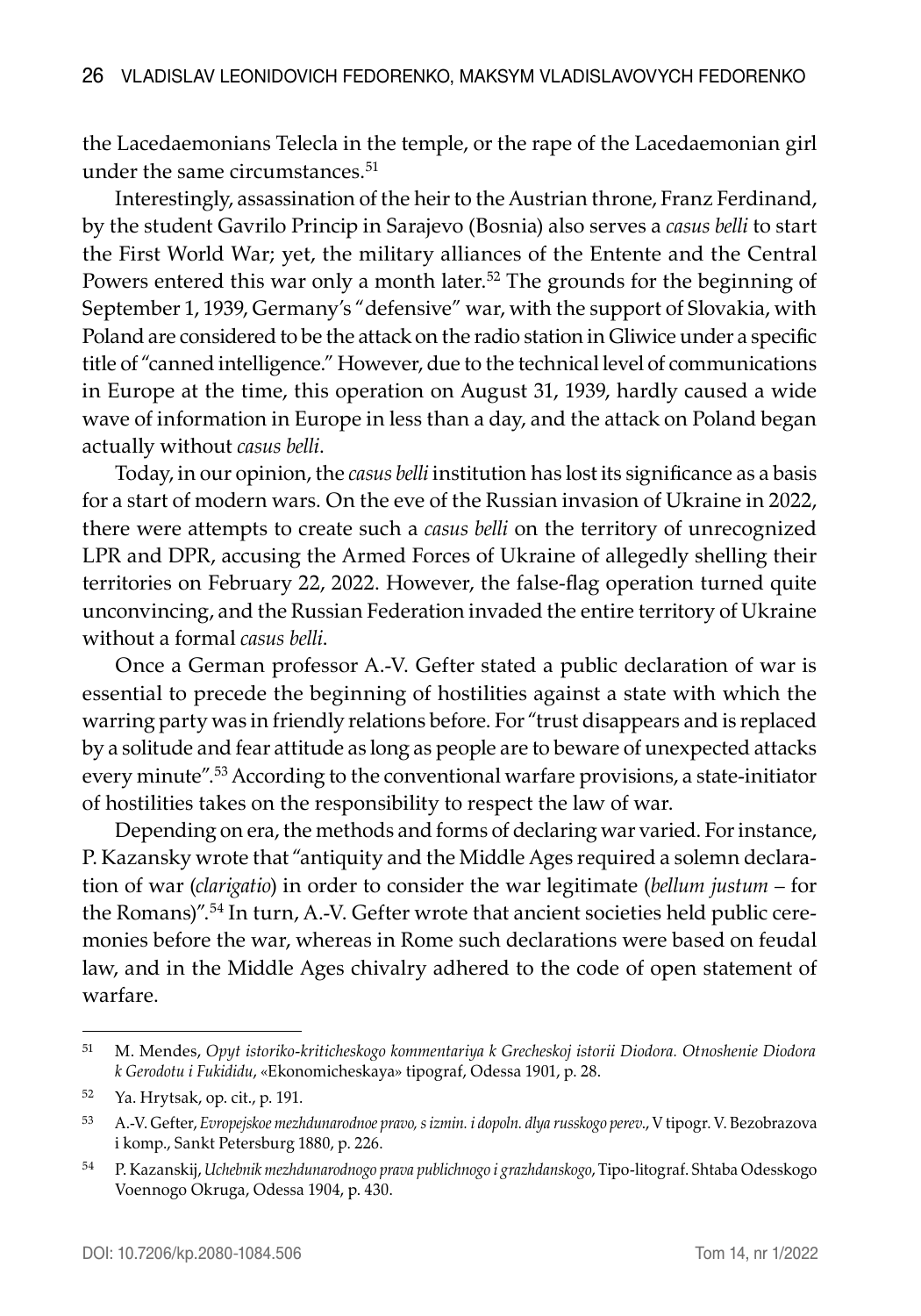This tradition persisted until the 18th century and was last used in 1735,<sup>55</sup> but eventually done, for a declaration of warfare was preceded by the severance of diplomatic relations.<sup>56</sup> However, since the 19th century, wars began to take place after the publishing manifestos, or without formal warnings, via a sole sudden military invasion. That seems the way Russia started the war against Ukraine, when on February 24, 2022 at 4 a.m., the Russian leader Vladimir Putin announced the launch of a "special military operation" against Ukraine. Within minutes, on Putin's orders, missile strikes were carried out throughout Ukraine, including neighboring towns around Kyiv, and ground and air raids by the Russian army near Kharkiv, Kherson, Chernihiv, Sumy, and other Ukrainian cities. The President of Ukraine immediately imposed martial law.57

Thus, the beginning of the Russia war against Ukraine in 2022 in the form of military invasion from land, air and sea onto the sovereign territory of Ukraine resembles the attack of Nazi Germany on the USSR on June 22, 1941 that also took place, in fact, "treacherously and unexpectedly." Ukraine's case seems similar: firstly, officially defined as a "special military operation," and secondly, not announced publicly as a formal beginning of warfare.

# **War, Military Aggression or a Special Military Operation? Terminological Traps**

From the very beginning of its military invasion, the aggressor imposed terminological confusion at both national and international levels, which would be envied by George Orwell along with his *1984* characters. Being defined as a "special military operation," in the Russian Federation it was forbidden to name this word under administrative and criminal liability. Such confusion seems justified for many reasons. The most obvious among them appears determination of the state and military leadership of the Russian Federation to avoid responsibility in the UN International Criminal Court for war crimes, in particular, for violating international laws and customs of warfare.

What is war and how this notion relates to other similar, somehow related but non-identical categories – "military aggression," a "special military operation," etc. – a nature of war has been a hotly-debated issue among thinkers and scientists. Thus H. Grotius put forward the assumption that the word "war" (*bellum*) is derived

<sup>55</sup> A.N. Stoyanov, op. cit., p. 610.

<sup>56</sup> A.-V. Gefter, op. cit., p. 226–227.

<sup>57</sup> *Pro vvedennia voiennoho stanu: Ukaz Prezydenta Ukrainy vid 24 liutoho 2022 r*., «Holos Ukrainy", 24.02.2022.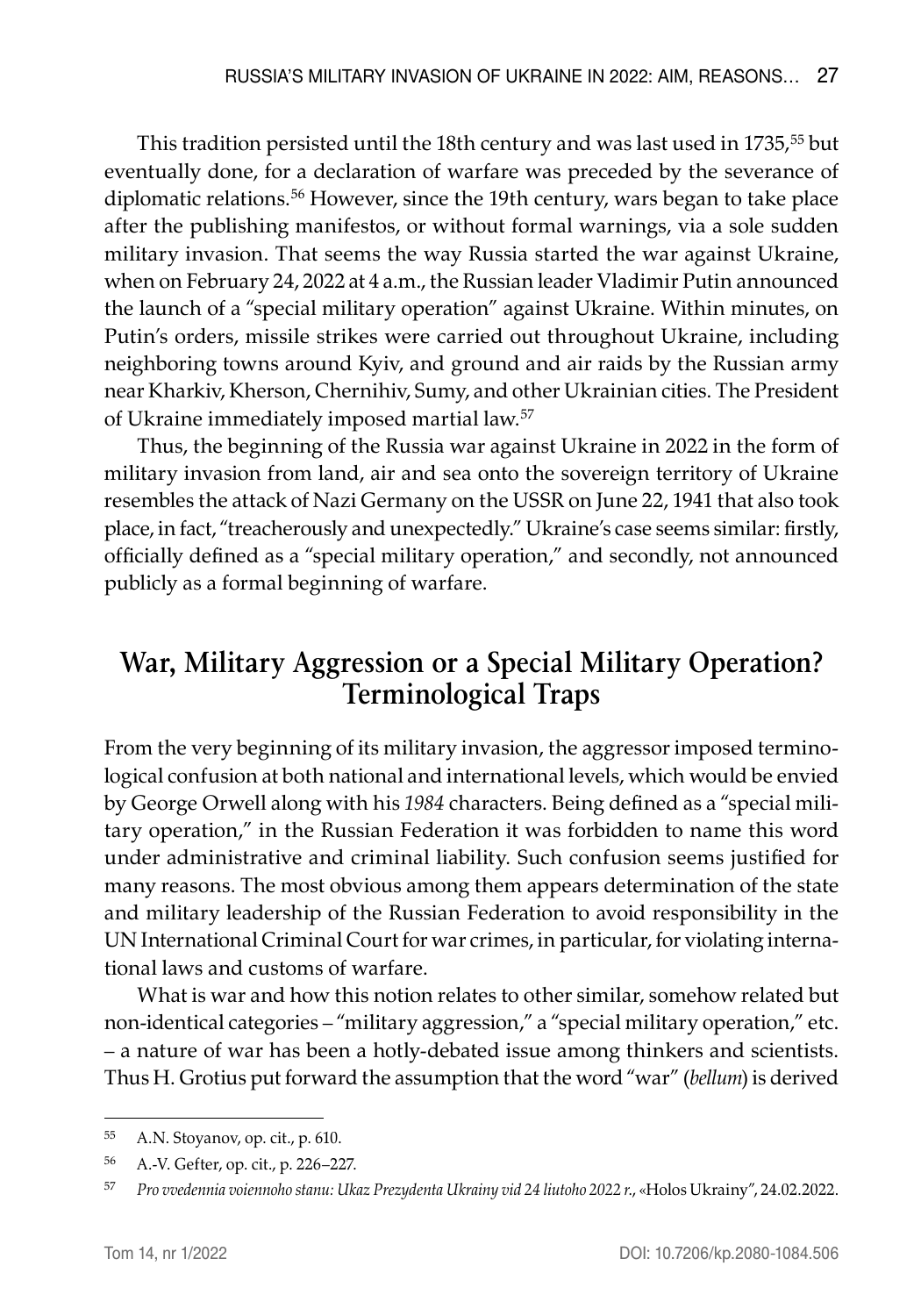from the older word *duellum* ("duel"), and he argued that "war is a state of struggle by force".58

In turn, Immanuel Kant wrote that "war is a sad, being permissible only in an extreme case, means in the natural state (where there is no court place, the verdict of which would have the force of law) to assert their right by force".59 The head of the Military Academy in Berlin, General K. Clausewitz, in his famous work *On War*, published after his death in 1832, substantiated the theory and practice of war and defined the latter as acts of violence aimed at forcing your opponent to do your will".<sup>60</sup>

F. Martens qualified wars as "terrible litigation" between states, approaching it in terms of international law, "armed struggle between independent states to protect their rights and interests".61 In his work *European International Law*, Professor of the University of Berlin A.-V. Hefter defined war *ultima ratio* and supported the statement made by Frederick II the Great in his *Anti-Machiavelli* that just wars can be considered only those "whose purpose is overthrowing usurpers, upholding legal rights, ensuring universal freedom and protection from violence and oppression of ambitionists."<sup>62</sup> The Ukrainian scholar P. Kazansky, for whom war implies a ultima ratio a state can utilize in its conflict with another state. At the same time, "war is an open armed struggle between states through law where the descriptor Open infers struggle by all possible and non-prohibited means."<sup>63</sup>

A number of definitions for the category of "war" can acquire indefinite dimension. Let us dwell on the definition of war of modern international jurist V. Denisov, who holds a view that that war is a "status in which states apply all forms of pressure against each other in compliance with the laws and customs of warfare (*ius in bello*)".<sup>64</sup> This definition, in our opinion, precisely summarizes the previous views of scholars on the law of warfare, but leaves additional questions to answer. The first lies in determining the legal quality of regime, something non-existent outside the norms of international treaties and customs. Secondly, the researcher questions whether the use of weapons can be considered a war by one of the parties, or both, regardless of the laws and customs of warfare. After all, numerous wars in the world have been waged without or through violating the warfare law. This does

- <sup>60</sup> K. Klauzevic, op. cit., p. 21.
- <sup>61</sup> F. Martens, op. cit., p. 461.
- <sup>62</sup> A.-V. Gefter, op. cit., pp. 216–217.
- <sup>63</sup> P. Kazanskij, op. cit., p. 425.

<sup>58</sup> G. Grocij, op. cit., p. 68.

<sup>59</sup> I. Kant, op. cit., p. 7.

<sup>64</sup> Yurydychna entsyklopediia, V 6 t. Redkol, ed. Yu.S. Shemshuchenko, Kyiv: «Ukr. entsykl.», 1998, p. 455.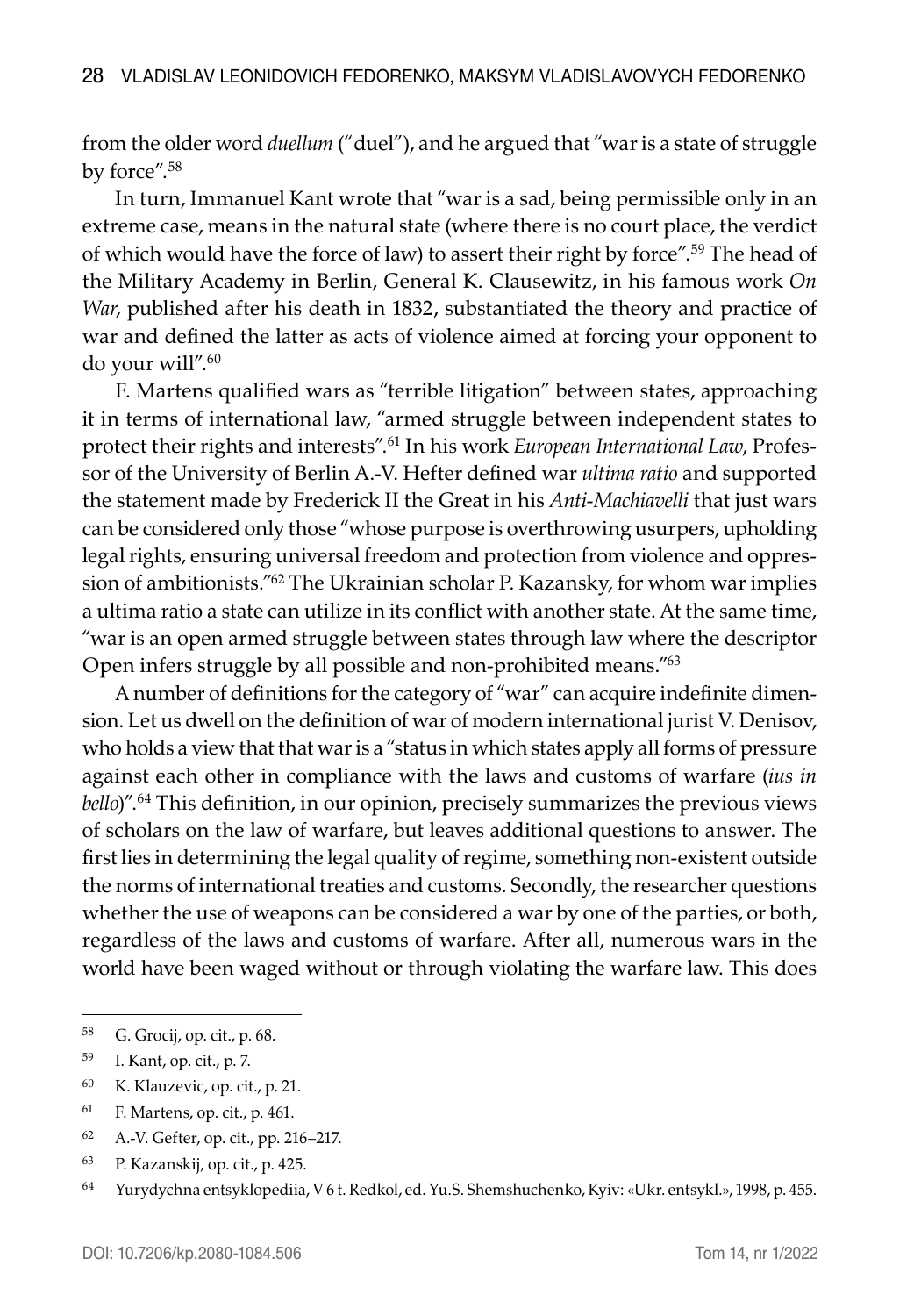not relate to the theoretical fundamentals, being illustrated in the reality of Russia's war in Ukraine in 2022.

In this context, I recall the words by A. Stoyanov, a Professor at Kharkiv University, almost 150 years before while analyzing the 19th-century wars with about 10 million casualties for centuries; he assumed that despite the triumph, some wars humiliated the winners, forcing nations into a miserable condition; yet, there remained wars that glorified nations from the morality perspective.<sup>65</sup>

Through the prism of diversity modern wars have undergone categorization by lawyers and military theorists. For instance, A. Stoyanov advocates for the following classification of wars: 1) place of hostilities/theater of operations: continental/land or sea; 2) number of warring parties: a) civilian; b) international; c) people, both the government and the whole nation opposes the enemy; 3) motives and goals: a) to ensure political equilibrium; b) for religious purposes, for freedom of worship; c) public law (according to J. Blunchley); d) defense, etc.<sup>66</sup>

Special literature abounds in various classifications, among which the typology of just and unjust wars prevails; however, struggle elements during the hostilities approach them as "fair." Thus, legitimacy of conduct remains the most important criterion, and entails compliance with the beginning, course, and end to the requirements of the laws and customs of war (*ius in bello*). The application of this criterion makes it possible to distinguish between wars that correspond to *ius in bello* and "barbaric" wars that are waged with demonstratively cynical disregard for international law values and norms.

We qualify the war with the Russian Federation as just, the one conducted in accordance within *ius in bello* and possessing a defensive character. Moreover, we approach this war as patriotic for Ukraine, since, firstly, it serves as Ukraine's legitimate reaction towards the unprovoked military aggression; secondly, is conducted exclusively on the Ukrainian territory aimed at liberation of the state's sovereignty; thirdly, acquires the people's qualification (according to A. Stoyanov), when the army actions being joined by territorial defense units and volunteers.

As for the relationship between the category of "war" and "military aggression," according to Articles 1, 39, and 53 of the UN Charter,<sup>67</sup> aggression (from the Latin *aggression*, from *aggredior* – "attacker") within the international law implies any threat to peace through application of force by one state against the sovereignty and territorial integrity of another and its people. Military aggression signifies

<sup>65</sup> A.N. Stoyanov, op. cit., p. 605.

<sup>66</sup> Ibidem, pp. 606–607.

<sup>67</sup> Charter of the United Nations and Statute of the International Court of Justice / Official Portal of the Verkhovna Rada of Ukraine, https://zakon.rada.gov.ua/laws/show/995\_010#Text (access: 30.04.2021).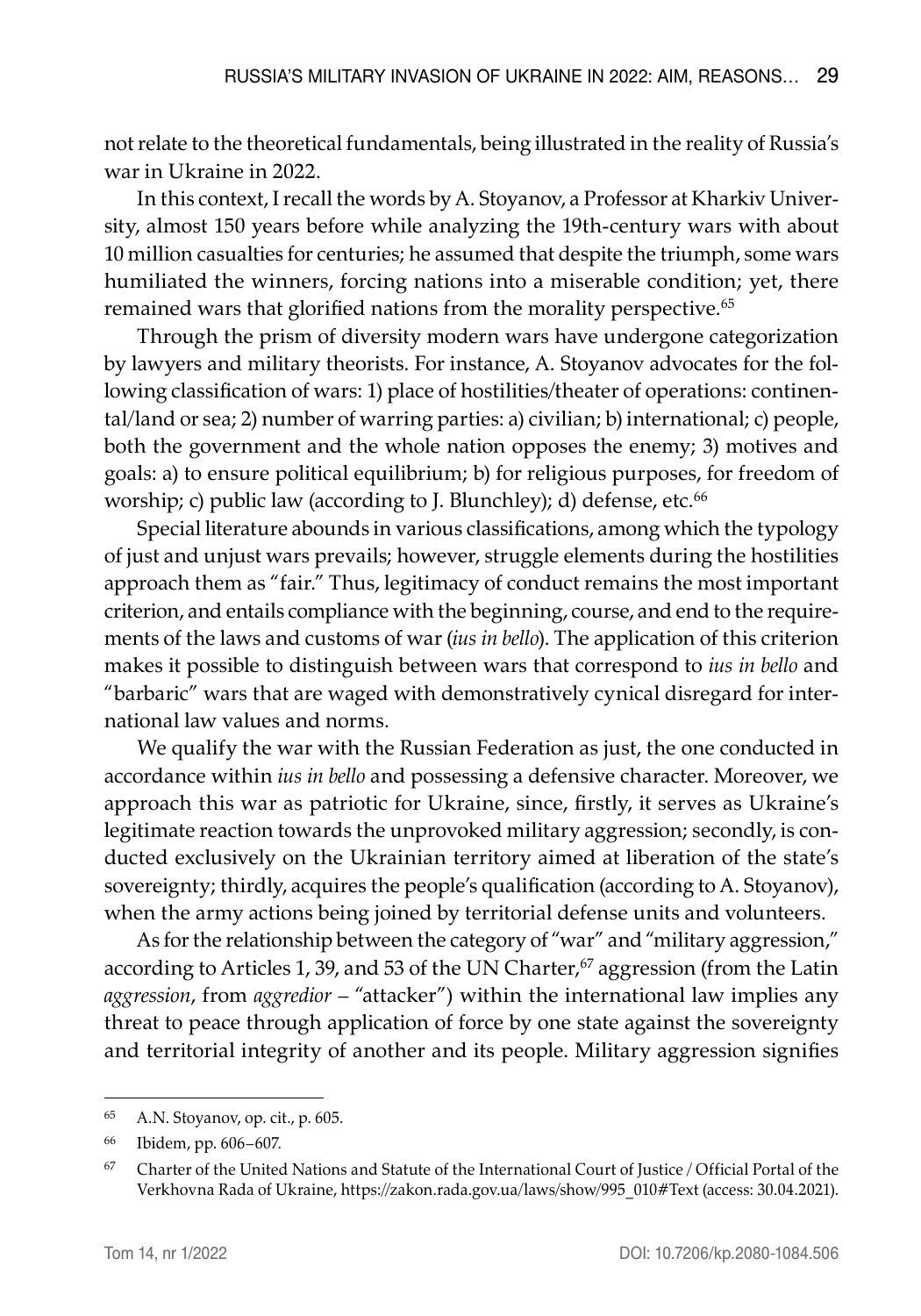here the beginning of an unprovoked war by the Russian Federation against Ukraine.

For the reasons listed above, the Russian Federation purposefully avoids to officially apply the "war" definition in legislative acts and regulatory enactments, replacing it with another category – a "special military operation." The latter presupposes military operations carried out by specially trained and equipped special purpose regiments using unconventional warfare attack that differ from the combat operations of active armed units. In other words, the "Neptune's Spear" military campaign, launched by the US Navy Seal Team to eliminate Bin Laden in Pakistan in 2001, serves as an example of a "special military operation," and Russia's military aggression against Ukraine, launched on February 24, 2022, developed into the full-scale war against a sovereign state.

## **Violation of International Law and Warfare Procedures during the 2022 Russia's Military Invasion of Ukraine**

Once A.-V. Gafter put forward an important principle that exhaustively represents the law of peace and conduct of war: "In peacetime, people should do each other as much good as possible, whilst during hostilities they should do as little evil as possible".<sup>68</sup> This principle, in fact, characterizes the right of war genesis and evolution.

Its implementation presupposes the observance by the warring parties, first of all, the international humanitarian law and other legislative warfare tools – the Geneva and the Hague Conventions, etc. In this respect, P. Kazansky noted once: "A war qualifies for just on condition it begins, is conducted and concludes in accordance with the international law provisions".<sup>69</sup> Instead, a violation of legislative warfare tools entails committing illegal acts – war crimes.

Specific illegal methods and warfare procedures have long been defined by theorists. Thus, in his work *Eternal Peace*, I. Kant stated: "Neither of the states at war should allow hostile actions that might undermine mutual trust for future peace; such dishonest practices include: hiring in hostile state murderers (*percussores*), poisoners (*venefici*), violation of capitulation, incitement to treason (*perduellio*) the following military tactics is approached as unfair".70 Most of these dishonest warfare tools are characteristic of current Russia's military invasion of Ukraine.

<sup>68</sup> A.-V. Gefter, op. cit., p. 224.

<sup>69</sup> P. Kazanskij, op. cit., p. 427.

<sup>70</sup> I. Kant, op. cit, p. 7.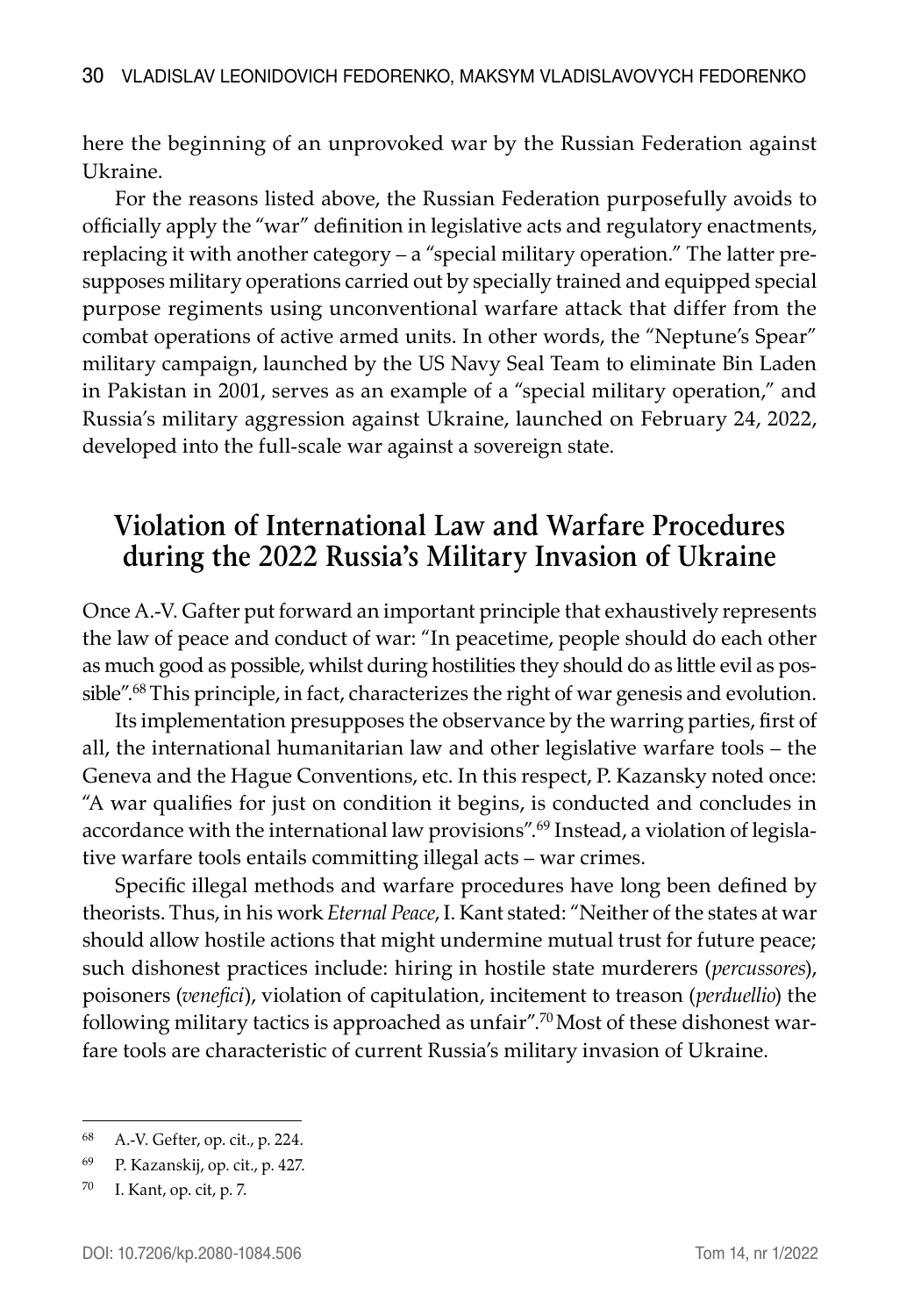Making a speech in the Norwegian Parliament on March 30, 2022, the President of Ukraine V. Zelensky remarked: "Russian missiles and air bombs hit our cities and civilian infrastructure every day and every night. There seem to be no forbidden targets for Russian troops, for they have been attacking everything – from hospitals to airports, from grocery stores to residential areas. Ukraine's losses are huge. Ten thousands of houses have been destroyed, dozens of towns and villages burned, millions of people deprived of the right to lead their normal life."71

According to the Ministry of Economy of Ukraine, one-time losses of Ukraine during the Russian military invasion as of March 28, 2022 amounted to \$564.9 billion, of which \$119 billion refer to the infrastructure loss (destroyed almost 8,000 km of runway, dozens of railway stations, airports); \$112 billion – GDP losses in 2022; \$0.5 billion – civilian population damage (10 million square meters of housing, 200,000 cars, food security for 5 million people); \$80 billion – losses of enterprises and organizations; \$54 billion – the loss of direct investment in the Ukrainian economy;  $$48$  billion – losses of the state budget.<sup>72</sup>

Regarding Ukrainian cities, towns and villages, Russia's war operations can be qualified as the ones that caused dire consequences. The Mayor of Kharkiv I. Terekhov publicized data on the city's infrastructure destruction during the first 35 days of the war in Ukraine. These are 1,292 residential buildings, 70 schools, 54 kindergartens, 16 hospitals, and 239 administrative buildings.73 The infrastructure and buildings of such Ukrainian cities as Mariupol, Chernihiv, Irpin, Volnovakha, Hostomel, Trostyanets, Bucha, and others have experienced significant damage by 70% or more. Yet, the relevant data on the state of destruction by the Russian army are constantly deteriorating.

The Russian army military operations hardly stand in line with the Hague Convention in terms of damage to national cultural objects in Ukraine. Article 56 of the Hague Convention states: "The property of municipalities, religious, charitable, educational, artistic and scientific institutions, even state-run, is recognized as private property. Any seizure, destruction or willful destruction of such institutions, historical monuments, works of art and science shall be prohibited and prosecuted."74

<sup>71</sup> Speech by President of Ukraine Volodymyr Zelensky in the Norwegian Parliament – Storting, https:// www.president.gov.ua/news/promova-prezidenta-ukrayini-volodimira-zelenskogo-v-parlamen-73961 (access: 30.04.2022).

<sup>72</sup> *Ukraina zaznala 564,9 miliardiv dolariv vtrat vid rosiiskoho vtorhnennia*, https://www.me.gov.ua/News/ Detail?lang=uk-UA&id=f951df0a-e65c-4b0e-871f-9bf1a857fe57&title=UkrainaZaznala564-9-MiliardivDolarivVtratVidRosiiskogoVtorgnennia (access: 30.04.2022).

<sup>73</sup> I. Terekhov, *Ya nikoly ne ozvuchuvav tsykh tsyfr*, https://24tv.ua/ya-nikoli-ne-ozvuchuvav-tsih-tsifr-terehov-rozpoviv-pro-ruynuvannya\_n1929022 (access: 30.04.2022).

<sup>74</sup> Konventsiia pro zakony i zvychai viiny na sukhodoli, pidpysana 18 zhovtnia 1907 r. u Haazi. Ofitsiinyi visnyk Ukrainy 2017, No. 2, p. 67.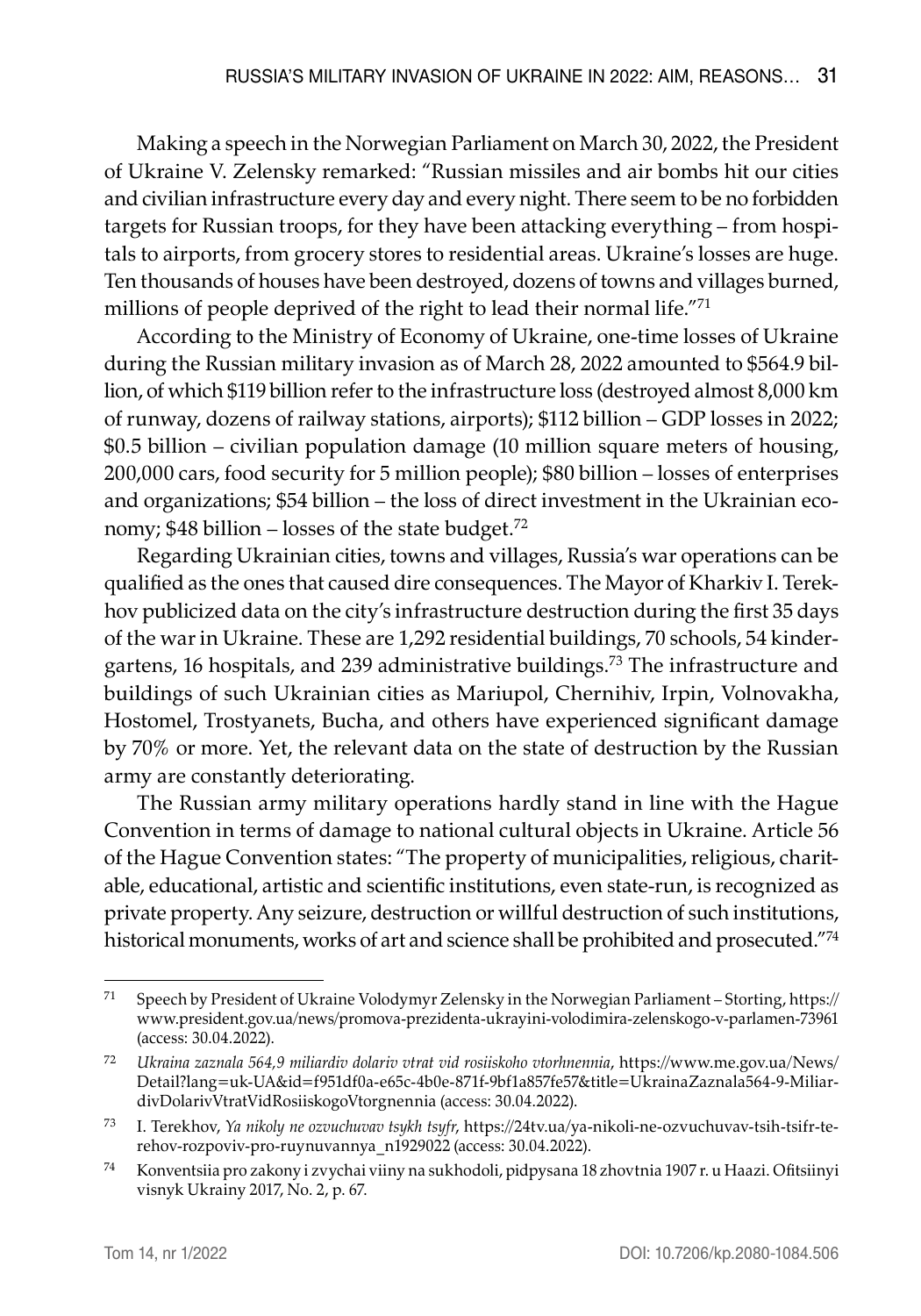Instead, according to the Ministry of Culture and Information Policy of Ukraine, as of March 31, 2022, 135 war crimes in this area have been recorded. In particular, 59 religious buildings of the Orthodox Church of Ukraine and the UOC-MP, Protestant houses of prayer, Islamic mosques, and Jewish synagogues were damaged in 10 regions of Ukraine, as were 58 monuments of architecture and urban planning, of which 5 are of national importance. Russian invaders also damaged 12 museums and historical and architectural reserves, 6 theaters and cinemas, 5 libraries.75 The fact of Russian aggression raised the issue of preserving the monuments of fine and decorative arts, Ukrainian Cyrillic old prints from looting by the military servants,<sup>76</sup> including other important national culture artefacts as well as science and art items.

## **Violation of Human Rights and Freedoms during the 2022 War in Ukraine**

From the very beginning of the Russian military invasion, on February 24, 2022 the President of Ukraine V. Zelensky introduced the martial rule, a "proclamation of the military law – *loi martiale*",77 it was approved by the Supreme Council of Ukraine on the same day. Importantly, constitutionally mandated by the second part of Article 64 of on the scope of human rights and freedoms, imposed martial law came into force on the whole Ukrainian territory. However, starting from February 24, 2022, it was possible to restrict only the civil rights and liberties, provided by Articles 30–34, 38, 39, 41–44, 53 of the Constitution of Ukraine.78 Thus, the citizens of Ukraine freely exercise their major constitutional civil rights and liberties during hostilities.

However, the Ukrainian state's guarantee to sustainability under war conditions does not mean the possibility of their suspension and violation by the Russian army during the occupation of certain Ukrainian territories. More than two centuries ago, J.-J. Rousseau wrote in his *Reflections of the Geneva Philosopher* that "each state can treat other states as an enemy, but for people".<sup>79</sup> Naturally, wars have always been a breeding ground for mass violations of fundamental human rights

<sup>75</sup> *Ministerstvom kultury i informatsiinoi polityky Ukrainy zafiksovano 135 epizodiv voiennykh zlochyniv rosiian proty kulturnoi spadshchyny v Ukraini*, https://mkip.gov.ua/news/7021.html (access: 30.04.2022).

<sup>76</sup> V.L. Fedorenko, M.V. Fedorenko, op. cit., pp. 57–58.

<sup>77</sup> A.N. Stoyanov, op. cit., p. 623.

<sup>78</sup> *Pro vvedennia voiennoho stanu v Ukraini...*

<sup>79</sup> J.J. Rousseau, *Mysli zhenevskogo filosofa*, V Tipogr. S. Celivanovskogo, Moskva 1804, p. 187.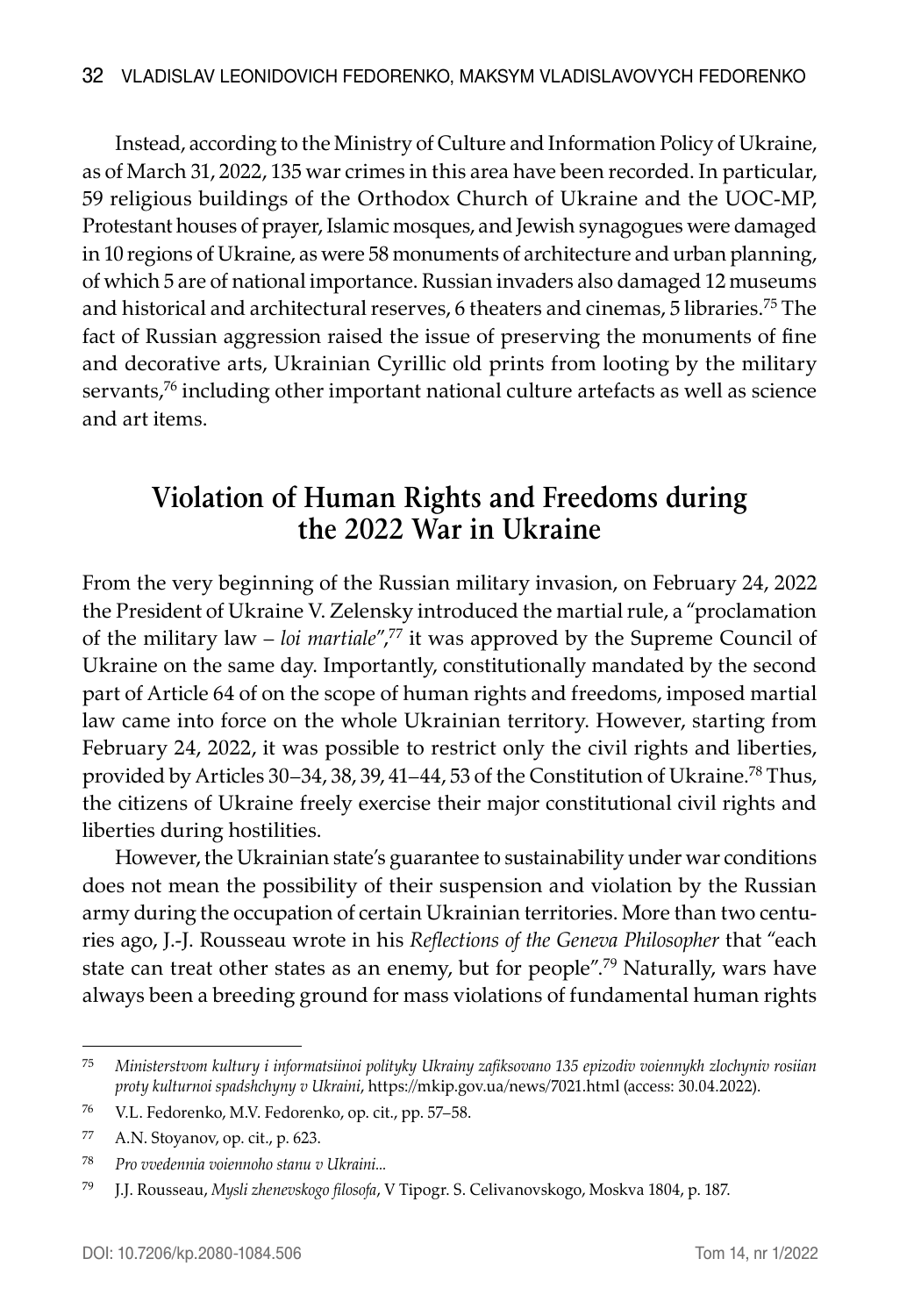and freedoms, subsistence right, liberty and protection from torture and inhuman treatment.<sup>80</sup>

The current war initiated by the Russian Federation in Ukraine in 2022 became the most arbitrary and inhumane in Europe after the Second World War. It violated most civil rights and freedoms established by the Universal Declaration of Human Rights of 1948, the Convention for the Protection of Human Rights and Fundamental Freedoms of 1950, the International Covenant on Civil and Political Rights of 1966, the UN Declaration of the Rights of the Child, 1959 global and regional international human rights treaties and conventions, which can be proved by the facts below.

Thus, according to the UN High Commissioner for Human Rights, the confirmed casualties among the population during the war in Ukraine from February 24 to March 30, 2022 are 3,167 civilians, of whom 1,232 were killed. The UN High Commissioner for Human Rights also provides information to the Office of the Prosecutor General of Ukraine as of March 30, 2022 on the deaths (148 children) and injuries (232 children). The High Commissioner paid attention to the extensive use of explosive devices with a large impact zone, including heavy artillery shelling and multiple rocket launchers, as well as missiles and air strikes.<sup>81</sup> The UN High Commissioner for Human Rights reports on the war in Ukraine also record Russia's armed forces indiscriminate attacks on civilians by unconventional cluster and phosphorus munitions, heavy firing battery systems TOS-1 "Pinocchio" and TOS-1a "Sun" for thermobaric features.

Notably, the real data on human casualties in Ukraine, according to the UN High Commissioner for Human Rights, is "much higher, especially across government-controlled territory, and especially in recent days, as information from some places of intense fighting, is delayed, and many messages are still awaiting confirmation."82

The war between Russia and Ukraine led not only to the large-scale extermination of Ukrainians on their territory, but generated refugee flows. According to UN High Commissioner for Refugees F. Grandi who visited Ukraine on April 1, 2022, the Russian military invasion has caused more than 10.5 million innocent civilian population displacement within Ukraine or abroad, while 13 million people

<sup>80</sup> V. Fedorenko, *Problem ochrony praw człowieka w warunkach rewolucji oraz konfliktów wojennych. Ochrona praw człowieka w wymiarze uniwersalnym*, w: J. Jaskiernia, K. Sprzyszak (eds.), *Aksjologia – instytucje – nowe wyzwania – praktyka*, Toruń 2017, pp. 73–79.

<sup>&</sup>lt;sup>81</sup> Update to the Human Rights Council on Ukraine/Office of The High Commissioner for Human Rights, https://www.ohchr.org/en/statements/2022/03/update-human-rights-council-ukraine (access: 30.04.2022).

<sup>82</sup> Ibidem.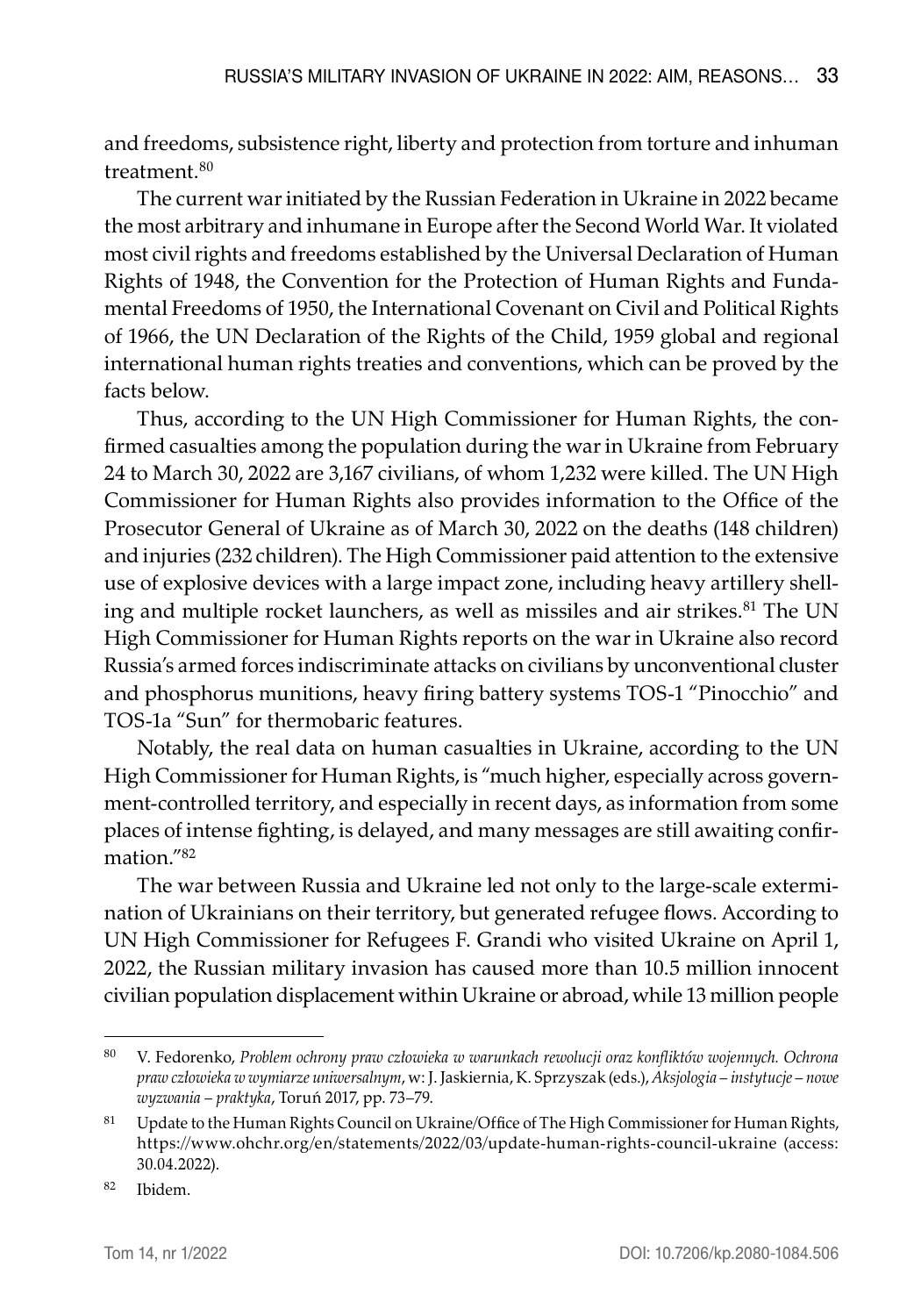in Ukraine still need urgent humanitarian assistance.<sup>83</sup> At the same time, the drama of internally displaced persons during the war entails the indiscriminate divorces; over 4 million Ukrainians fled mostly to the Republic of Poland (more than 2.2 million people), the vast majority comprise children, women, and the elderly, the numbers constantly rising.

Today, international organizations and law enforcement agencies of Ukraine registered numerous violations of international laws and warfare procedures by the Russian servicemen across the occupied territories of Kyiv, Donetsk, Chernihiv, and Luhansk regions; the provisions were enshrined in the Geneva Convention of 1949 and the Hague Convention of 1907. Particularly, in their report on March 4, 2022, experts of the international organization Human Rights Watch, the head of the Europe and Central Asia division, Hugh Williamson, marked dozen cases of the excessive abuse of Ukrainian civilians. Thus, human rights activists recorded amicably performed executions by the Russian invaders in Stary Bykov, the Chernihiv region where on February 27, 2022 Russian soldiers captured and executed at least 6 men.<sup>84</sup>

Notwithstanding, atrocities caused by the Russian military invasion were disclosed to the Ukrainian military, law enforcement units, as well as international experts and media representatives after the liberation of occupied cities (Bucha, Vorzel, Irpin, Hostomel, Makariv) and villages (Vyshenky, Zabuczia, Motyzyn in the Kyiv region), around the capital city. In particular, today the city of Bucha, which human rights activists compare to the city of Srebrenica (Bosnia), has acquired a symbolic name for Ukraine, and the world of inhumane atrocities – extrajudicial executions, rape, torture, kidnapping, looting and similar crimes, strictly prohibited by Articles 44–56 of the Hague Convention.

In his speech of April 3, 2022, the President of Ukraine stated: "Hundreds of people killed. The civilians tortured and shot. Bodies on the streets. Mined area. Even the bodies of the dead were mined! The pervasive implications of looting. Absolute evil has visited our land. The killers. Executioners. Rapists. Marauders. They call themselves the army."85 Photos of the liberated Bucha with a detailed information about the large-scale atrocities by the Russian army on the occupied

<sup>83</sup> *Verkhovnoho komisara OON u spravakh bizhentsiv vidvidav Ukrainu*, https://ukraine.un.org/uk/176521-verkhovnyy-komisar-oon-u-spravakh-bizhentsiv-vidvidav-ukrayinu (access: 30.04.2022).

<sup>84</sup> *Ukraine: Apparent War Crimes in Russia-Controlled Areas: Summary Executions, Other Grave Abuses by Russian Forces/ Human Rights Watch*, https://www.hrw.org/news/2022/04/03/ukraine-apparent-war-crimes-russia-controlled-areas (access: 30.04.2022).

<sup>85</sup> *Chas zrobyty vse, shchob voienni zlochyny rosiiskykh viiskovykh staly ostannim proiavom tsoho zla na zemli – zvernennia Prezydenta Ukrainy*, https://www.president.gov.ua/news/chas-zrobiti-vse-shob-voyenni-zlochini-rosijskih-vijskovih-s-74053 (access: 30.04.2022).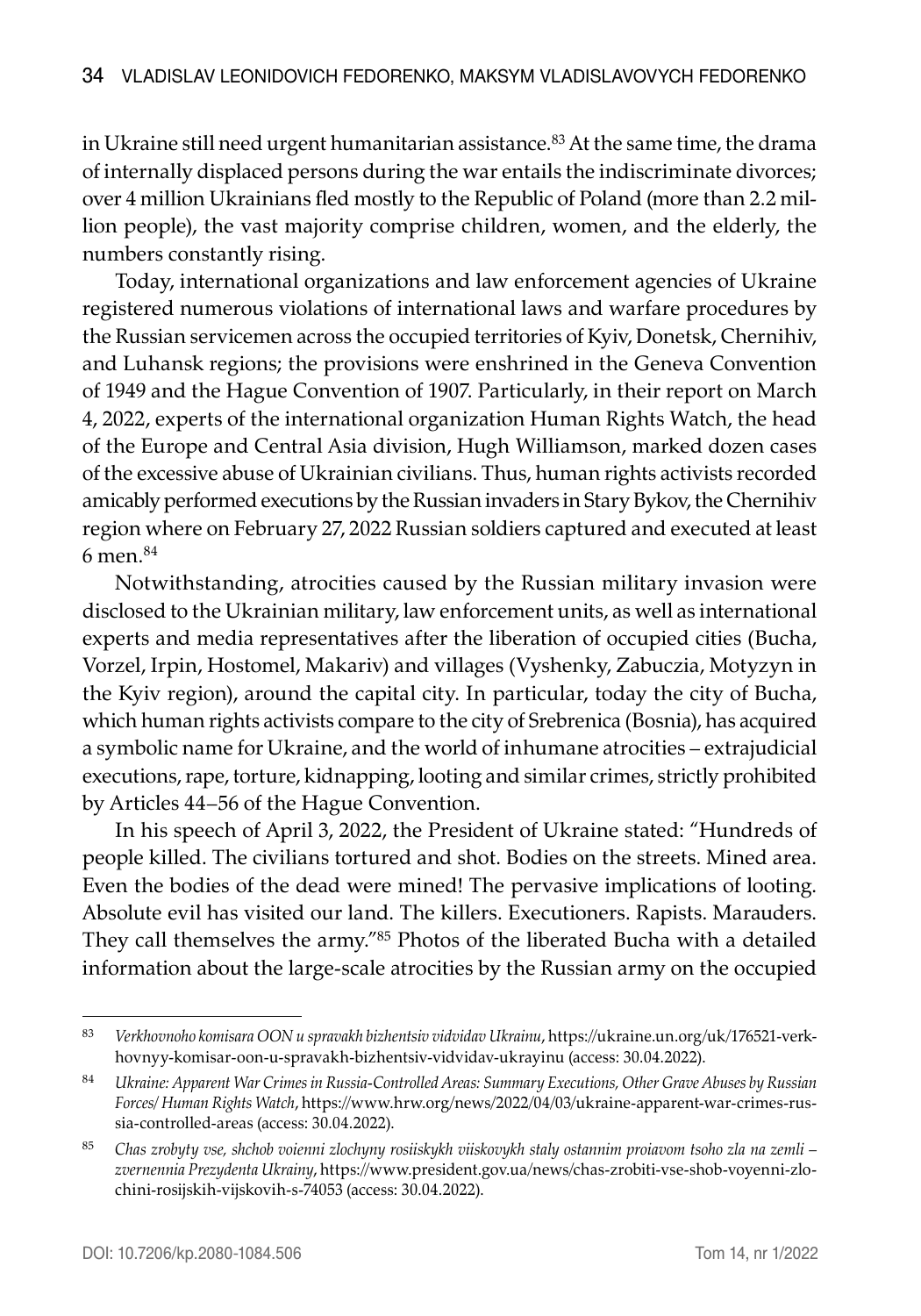territories have been brought to international partners and will be considered by the UN Security Council.

It is now clear that after the liberation of other towns and villages in Ukraine either under occupation or siege by the Russian army, the martyrology of victims, and committed war crimes against fundamental human rights and liberties may be multiplied. Therefore, it is important that these crimes against humanity in the heart of Europe in the 21st century do not escape punishment at the international level.

## **The Right to Peace and Late-War Design of Russian Military Invasion of Ukraine**

In his work, *On the Law of War and Peace*, Hugo Grotius notes that "all mutual disputes between persons not bound by a single unified domestic law relate to the state of war or peace. … The war itself then brings us to peace as its ultimate goal".86

The war chronicles discuss various grounds, reasons, procedures, and modes of ending. In contrast to the wars of classical antiquity and the Middle Ages, which presupposed a complete defeat of one warring party, seizure of its territory, and its status termination as a legal entity under public law (*debellatio*), starting from the 18th century, wars are increasingly culminating in the *de facto* reconciliation of the parties with the consolidation of these relations in peace treaties.

At the same time, as V. Danevsky wrote, often preceded by "*preliminary peace treaties* or draft final peace treaties ("trial balls," as Prof. F. Martens puts it), which can be altered in the interests of the *international union*. The latter, being interested in the legal consequences of the war, which affect the international order of relations, must have the right to vote and exercise a decisive influence in assessing the terms of the peace treaty".<sup>87</sup> Thus, international guarantees of peace treaties are an important factor of their a) fairness; b) reliability; c) applicability for the law of peace and the international community.

Nowadays, Ukraine has not only been heroically waging war with the aggressor, but also realizing the full potential of domestic and international democracy to convey Ukraine's position on the grounds and prospects of concluding an agreement with Russia to end the war. Negotiations on the key points for future peace talks between the Presidents of Ukraine and Russia are being carried out at

<sup>86</sup> H. Grotius, op. cit., p. 67.

<sup>87</sup> V.P. Danevskij, op. cit., pp. 129–130.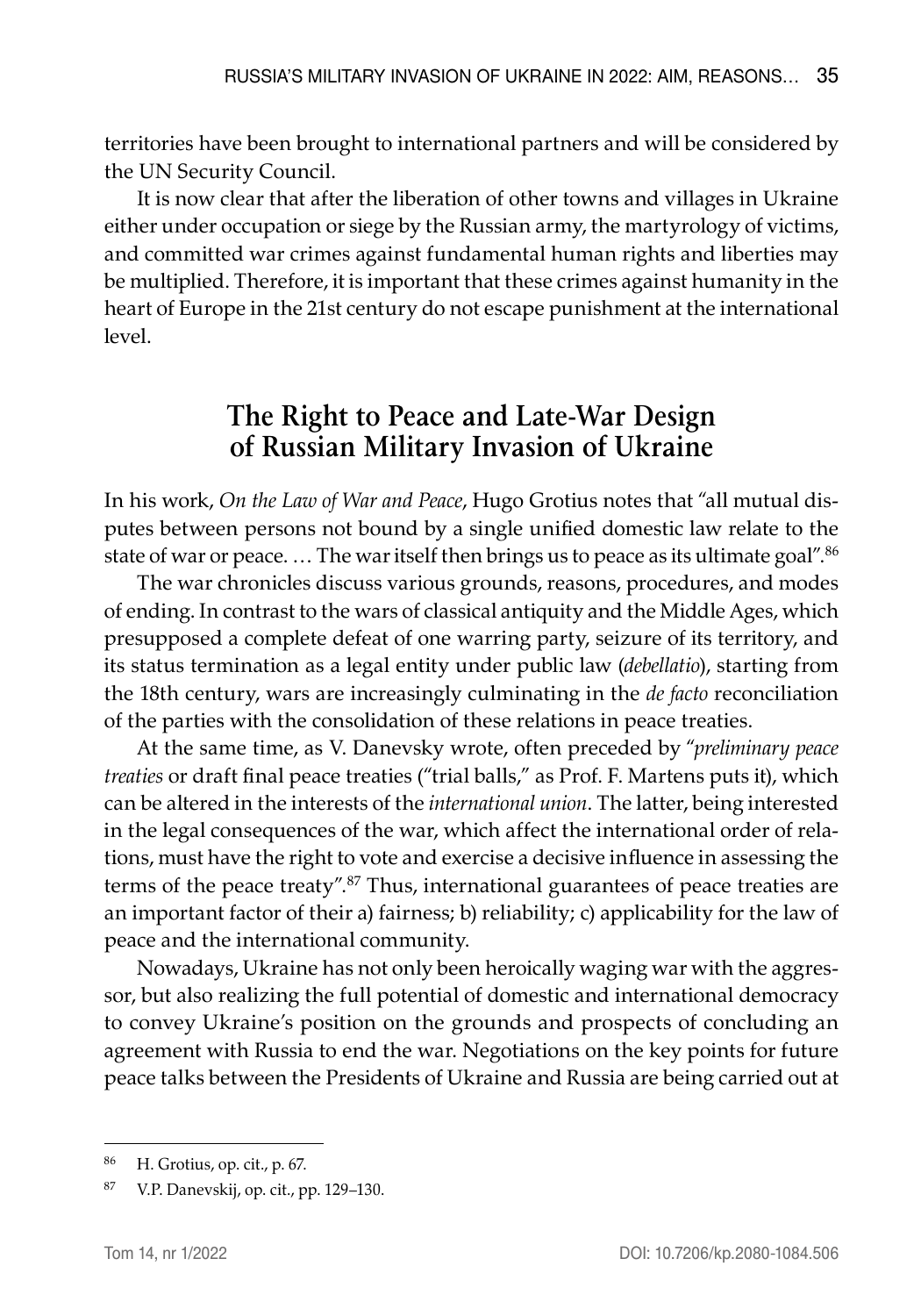the level of political advisers, Ministers of Foreign Affairs both countries, with the involvement of international partners as mediators.

So far, official provisions for these peace talks have not been released. At the same time, discussions on the principled foundations of the future peace treaty have been extensively debated by Ukrainian scholars and international law experts. In his open letter addressed to the head of state, a judge of the International Criminal Tribunal for the former Yugoslavia (2002–2005) V. Vasylenko suggested that the key provisions of the agreement with Russia should focus on "exercising an effective international mechanism to guarantee Ukraine's security and selecting procedural tools for its implementation, compensation for all damage caused to Ukraine by Russian aggression since February 2014, extradition of Russian armed forces members who committed war crimes, anti-seizure of Crimea and ORDLO, eliminating any bans on Ukraine's membership in the EU and restrictions on Ukraine's armed forces on modern weapons, in particular, high-precision missiles of any range."88 Still, there appear other views on the implementation of Ukraine's right to establish peace in the war conflict with Russia.

Notably, Carl von Clausewitz wrote that "even the final, decisive act of the war as a whole can hardly be interpreted as something absolute, for the defeated state often perceives it in terms of only imported evil that can be corrected in the future in the course of the forthcoming political relations".<sup>89</sup> It is obvious that the late-war design involves concluding a peace treaty. Such steps would first guarantee the state sovereignty and territorial integrity of Ukraine together with ensuring the sustainability of its national security and defense; second, feasible international mechanisms would be suggested to guarantee Ukraine's security against the revanchist policy of the Russian Federation; third, the design would constitute a global tool for the demilitarization of Russia and preventive measures for unleashing aggressive wars against other states.

## **Responsibility for Military Aggression and Russia's Imperialist War against Ukraine**

It seems obvious that a military campaign against sovereignty, territorial integrity, and constitutional values and principles, directly aimed at seizing territory, overthrowing legitimate state power, committing brutal and mass war crimes against

<sup>88</sup> V. Vasylenko, *Zelenskomu shchodo peremovyn z RF: «Za zhodnykh obstavyn Rosiia ne mozhe buty derzhavoiu-harantom»*, https://censor.net/ua/n3330197 (access: 30.04.2022).

<sup>89</sup> K.O. Klauzevic, op. cit., p. 29.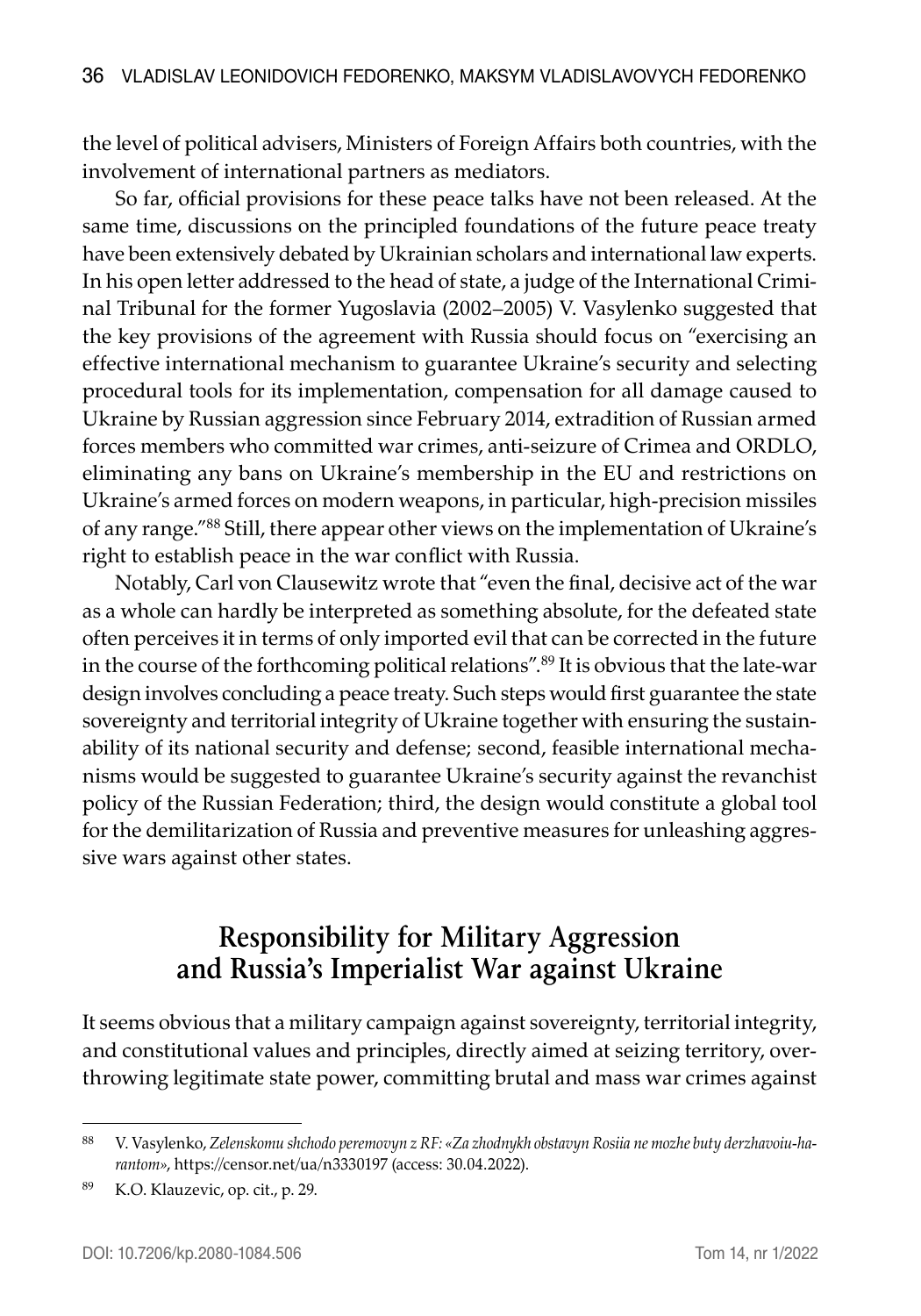civilians, is considered unjust. It violates all international humanitarian law provisions, or the "peoples' rights," as H. Grotius puts it, it undermines the world order and is subject to legal responsibility. Provoking a war results in political, economic, and legal responsibility on the part of the aggressor state.

From the very first days of military aggression, the Russian leadership was politically condemned by the majority of countries for unjustified military aggression against Ukraine. The country leaders, including Presidents of the United States, Poland, and France, the Prime Ministers of Great Britain, Canada, Lithuania, Germany, the UN Secretary General, policymakers and leaders of other international organizations denounced the war started by Russia in Europe, together with the Russian political regime headed by Vladimir Putin to start the unprovoked military aggression against a sovereign state.

On April 1, 2022, the Supreme Council of Ukraine adopted the Act "On the Prohibition of Propaganda of the Russian Neo-Nazi Totalitarian Regime, an Act of Aggression against Ukraine by the Russian Federation as a Terrorist State, Symbols Used by Armed Forces and other Military Formations of the Russian Federation in the war against Ukraine" (Reg. 7214 of March 26, 2022).<sup>90</sup> Thus, Russia is already politically responsible for the war provoked against Ukraine.

Russian people's involvement and responsibility with regard to the resolution of the war by their elected head of state remains a strikingly controversial issue, taking into consideration the high level of support for the military aggression against Ukraine the Russian citizens express. Regarding this matter, we note that in the prolegomenon to *Three Books on the Law of War and Peace*, H. Grotius mentions that just as a citizen who violates domestic law for individual immediate gain undermines the foundations of his well-being together with that of his descendants, a nation – by violating intrinsic rights and people's rights – undermines the foundation of their sustainable peace in perspective.<sup>91</sup>

Russia's war against Ukraine also caused a considerable rise in systemic economic and financial-banking sanctions against the aggressor state which have significantly weakened its banking, financial, and economic sectors over a month. Relevant sanctions have come at a price for Russian society, with Russia having been warned by the West before starting its war against Ukraine. It is obvious that the issue of the effectiveness of these sanctions remains the subject of independent

<sup>90</sup> *Pro zaboronu propahandy rosiiskoho neonatsystskoho totalitarnoho rezhymu, aktu ahresii proty Ukrainy z boku Rosiiskoi Federatsii yak derzhavy-terorysta, symvoliky, yaka vykorystovuietsia zbroinymy ta inshymy voiennymy formuvanniamy Rosiiskoi Federatsii u viini proty Ukrainy»: Proiekt zakonu* (reiestr. 7214 vid 26.03.2022), https:// itd.rada.gov.ua/billInfo/Bills/Card/39284 (access: 30.04.2022).

<sup>91</sup> H. Grotius, op. cit., p. 48.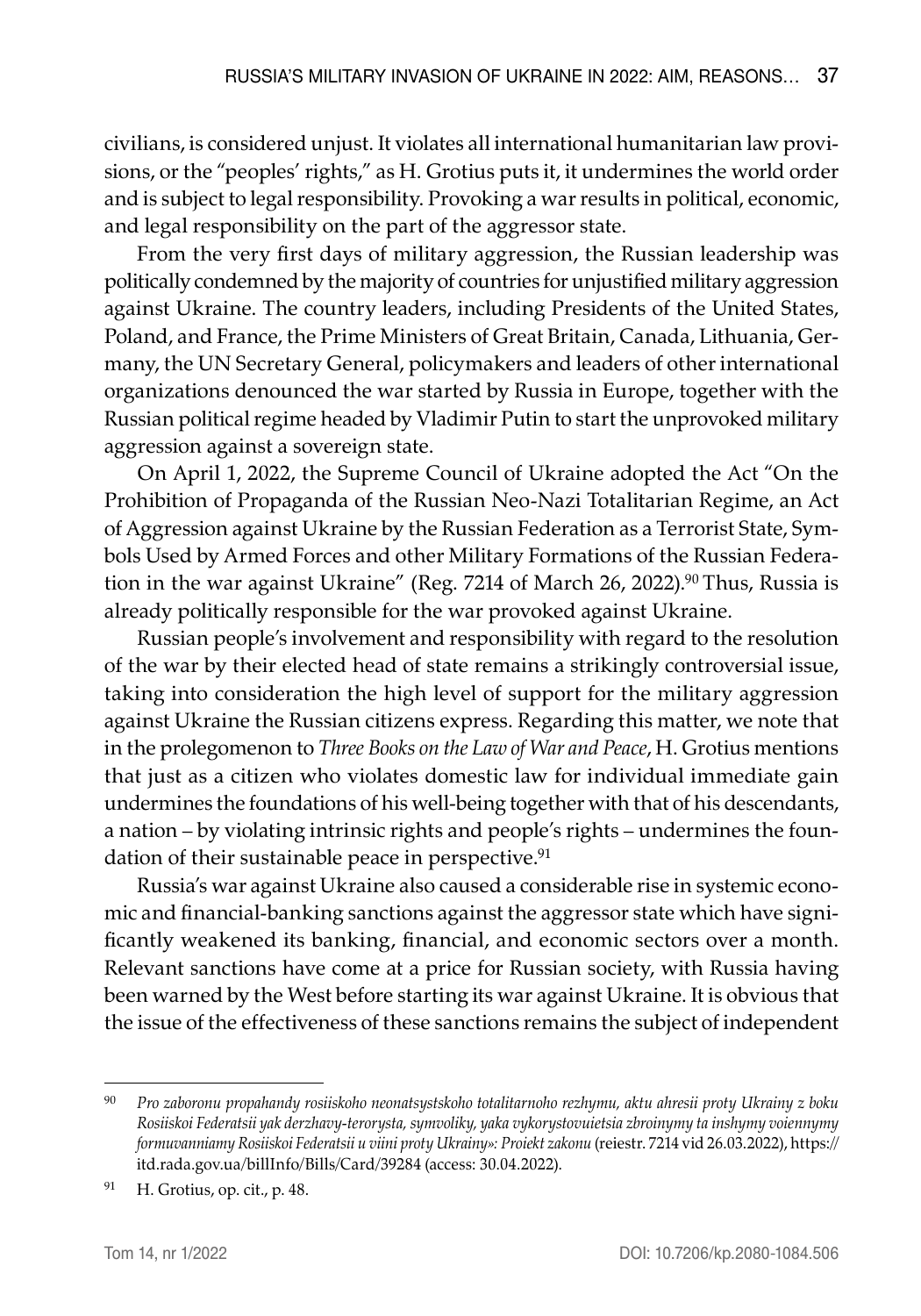expertise and further scholarly studies. What is noteworthy, the withdrawal of foreign banks and most Western corporations from Russia, the curtailment of economic cooperation with the United States and EU member states, energy export, other resources restrictions and cessation have significantly undermined the "war economy."

Political, economic, and other responsibility for launching a military attack together with violations of international laws and customs of warfare cannot be replaced by mandatory legal liability for war crimes against peace. It is obvious that Russian officials who unleashed aggression in Ukraine that resulted in a largescale destruction of its civilian population and the critical infrastructure damage, as well as extrajudicial executions, torture, rape, other forms of sexual abuse, and the kidnapping of the civilians on territories temporarily occupied by the Russian army are subject to criminal punishment.

Today, the International Criminal Court, also known as the Hague Tribunal, which operates under the Rome Statute and deals with crimes against humanity, investigates war crimes committed by more than 40 countries (USA, UK, EU member states, Canada, and Australia). Since February 24, 2022, this list has been extended by Russia with its military invasion in Ukraine. Shortly, on February 28, 2022, the Chief Prosecutor of this Court, Karim Khan, announced the beginning of a case study into Ukraine, and on March 16, 2022, the official arrived in Ukraine as an investigation team member in collaboration with the Ukrainian colleagues, examining facts and evidence of war atrocities. The activity of the International Criminal Court in The Hague with proven effectiveness in exploring war crimes, including the genocide in Rwanda and the former Yugoslavia, has launched the prosecution process.

It seems essential to assist the International Criminal Court and other international bodies to review the situation in Ukraine by gathering facts of Russia's violation of international laws and warfare procedures. An objective and well-formed evidence base, free from inaccurate information and fakes, will facilitate inevitability of punishing war criminals. The United States, Great Britain, Poland, France, Lithuania, and other countries have joined their efforts to accumulate database, a good example serves the activity of the Rafał Lemkin Center for documenting Russian crimes in Ukraine, which is located in Poland.92

The key role in collecting evidence of Russian atrocities in Ukraine undoubtedly belongs to Ukraine itself. In his speech about crimes against humanity in Bucha, President of Ukraine V. Zelensky informed about his setting up a special machinery of justice to investigate and prosecute every crime of invaders in our country. It binds the joint work of national and international experts: investigators, prosecutors,

<sup>92</sup> V.L. Fedorenko, M.V. Fedorenko, op. cit., p. 8.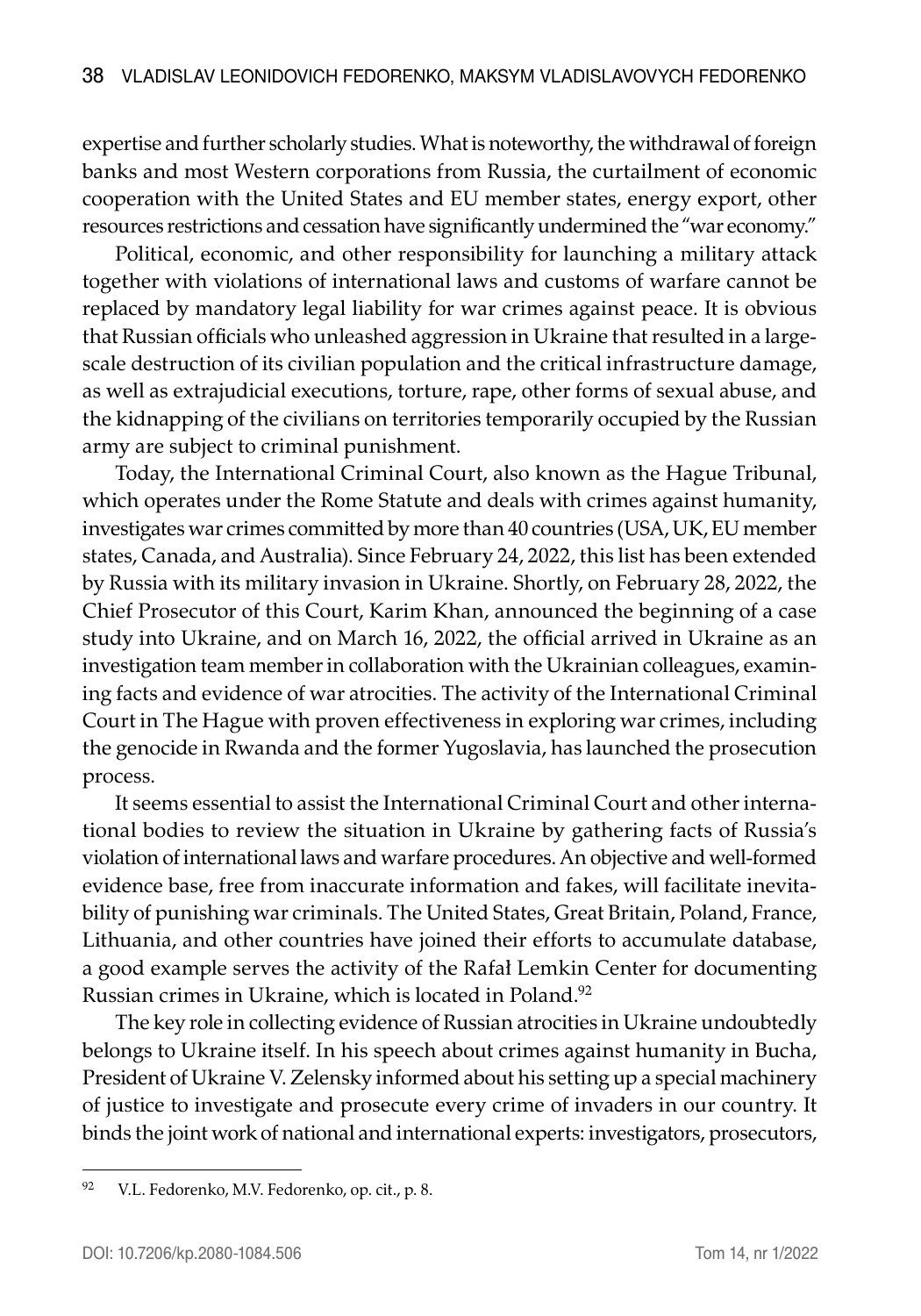and judges. This tool will assist Ukraine and the world to bring to justice those who have unleashed or in any way were engaged in military activities and atrocities toward Ukrainian people.

"The Ministry of Foreign Affairs, the Prosecutor General's Office, the National Police, the Security Service, Intelligence, and other structures within their competence should make every effort to ensure its immediate realization."93

## **Conclusions**

Despite fulfilling their main duty – to organize effective defense and protection of civilians during armed hostilities, the President, the Supreme Council of Ukraine, and the Cabinet of Ministers of Ukraine have managed to apply legitimate international legal mechanisms, especially the International Criminal Court and the UN Security Council, to finally bring Russia to justice for violating international humanitarian law and committing war crimes in Ukraine. Just when the territories of Ukraine were liberated from the occupation of the Russian army (Bucha, Hostomel, Irpin, etc.), it is already possible to implement a special mechanism of justice, which lies in the joint work of national and international experts and judges to collect objective and impartial evidence about drastic violations of international laws and warfare procedures in Ukraine.

No doubt, both Ukrainian victory and the just punishment of the Russian armed forces who have committed and continue atrocities on the Ukrainian territory are of prime importance for Ukraine today. The aftermath of World War II's "Never Again" now requires, as never before, its effective guarantee and protection.

> Translation from Ukrainian into English: Dr Maria Onyshchuk

## **Bibliography**

- Bauer S.U., *Istoriya Drevnego mira: ot istokov tsivilizatsii do padeniya Rima*, AST, Moskva 2014.
- Brested Dzh.G., *Istoriya Egipta s drevneyshih vremen do Persidskogo zavoevaniya*, Vol. I, Knigoizd. M. i S. Sabashnikovych, Moskva 1915.

<sup>93</sup> *Chas zrobyty vse, shchob voienni...*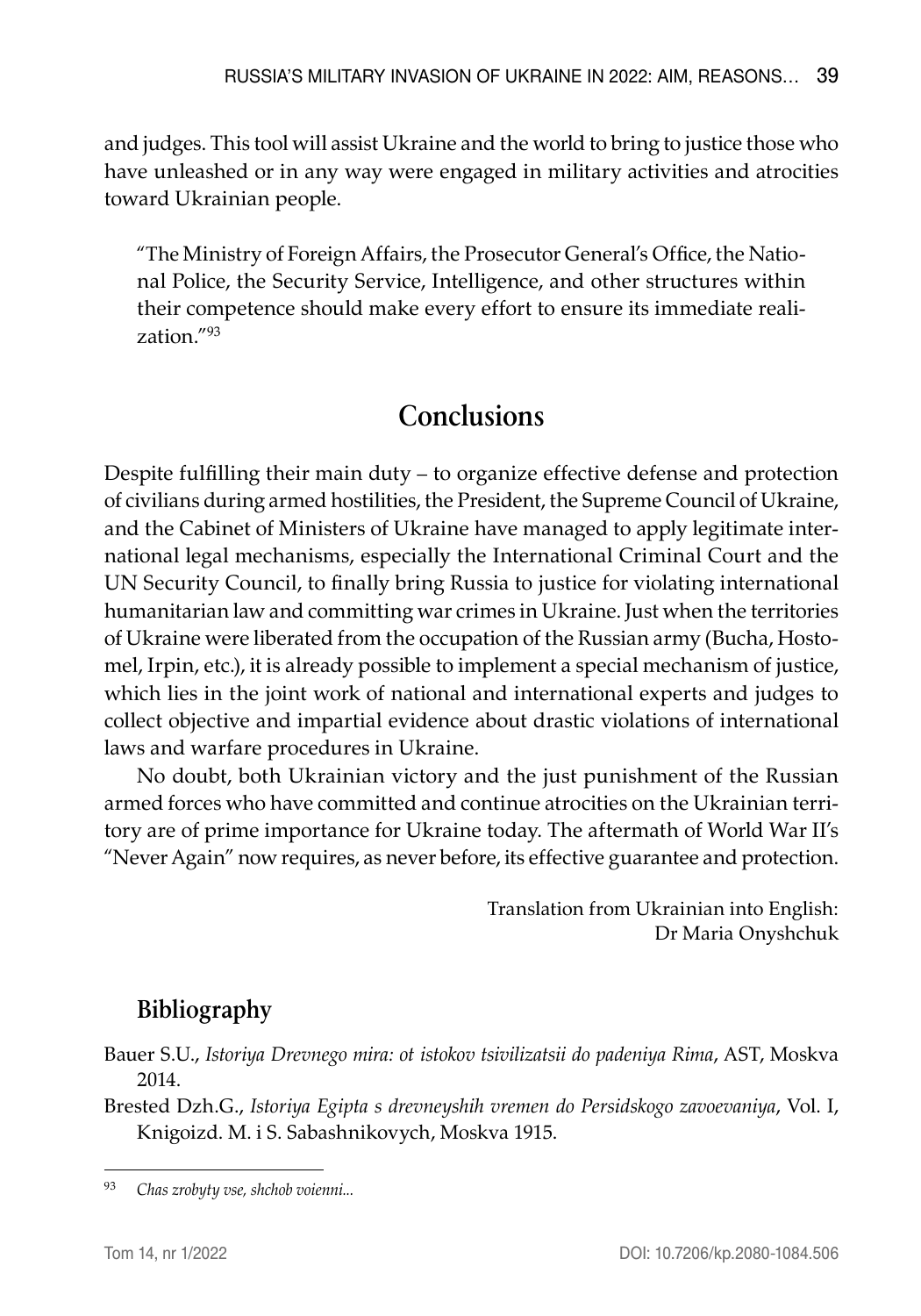- Buas'e G., *Padenie yazychestva. Issledovanie poslednej religioznoj bor'by na Zapade v chetvertom veke*, eds. M.S. Korelina, Tipografiya E. Lissnera i Yu. Romana, Moskva 1892.
- *Chas zrobyty vse, shchob voienni zlochyny rosiiskykh viiskovykh staly ostannim proiavom tsoho zla na zemli – zvernennia Prezydenta Ukrainy*, https://www.president.gov.ua/news/chaszrobiti-vse-shob-voyenni-zlochini-rosijskih-vijskovih-s-74053 (access: 30.04.2022).
- Danevskij V.P., *Posobie po izucheniyu istorii i sistemy mezhdunarodnogo prava. Vypusk IIj*, Tipograf, A.N. Guseva, Har'kov 1892.
- Davis N., *Evropa: Istoriia*, «Osnovy», Kyiv 2014.
- Ejhel'man O., *Hrestomatiya russkogo mezhdunarodnogo prava. Chast' vtoraya*, Tipograf. V.I. Zavadzkogo, Kiev 1889.
- Fedorenko V., *Problem ochrony praw człowieka w warunkach rewolucji oraz konfliktów wojennych. Ochrona praw człowieka w wymiarze uniwersalnym*, in: J. Jaskiernia, K. Sprzyszak (eds.), *Aksjologia – instytucje – nowe wyzwania – praktyka*, Toruń 2017, pp. 73–79.
- Fedorenko V.L., Fedorenko M.V., *Katalohy ukrainskykh starodrukiv, yak dzherela ekspertnoho doslidzhennia kyivskykh kyrylychnykh starodrukovanykh vydan XVII–XVIII st.*, "Ekspert: paradyhmy yurydychnykh nauk i derzhavnoho upravlinnia" 2022, No. 1(19).
- Fedorenko V., Nesterovych V., '*Soft Law' in the Mechanism of the International and National Protection of the Constitutional Electoral Rights*, "Krytyka Prawa" 2020, Vol. 12, No. 3, pp. 178–195.
- Gefter A.-V., *Evropejskoe mezhdunarodnoe pravo, s izmin. i dopoln. dlya russkogo perev*., V tipogr. V. Bezobrazova i komp., Sankt Petersburg 1880.
- *Graben'skij Vl. Istoriya pol'skogo naroda*, MFCP, Minsk 2006.
- Grotius H., *O prave vojny i mira. Tri knigi, v kotoryh obyasnyayutsya estestvennoe pravo i pravo narodov, a takzhe principy publichnogo prava*, ed. S.B. Krylov, Gosud. izd. Yurid. lit., Moskva 1956.
- Ieger O., *Vseobshchaya istoriya v chetyrekh tomah. Tom pervyj. Istoriya drevnyaya*, Izd-e A.F. Marksa, Sankt Peterburg 1904.
- *Hartiya osnovnyh prav Evropejskogo Soyuza*, http: zakon5.rada.gov.ua/laws/show/994\_524 (access: 30.04.2022).
- Hrytsak Ya., *Narys istorii Ukrainy. Formuvannia modernoi natsii XIX–XX stolittia*, Yakaboo Publishing, Kyiv 2019.
- Iliashko O.O., Fedorenko M.V., *Pravovi aspekty formuvannia kozatstva, kozatskoi derzhavy ta osnov publichnoi sluzhby na ukrainskykh zemliakh u kintsi XV st. – XVI st. Naukovi innovatsii ta peredovi tekhnolohii* (seriia «Derzhavne upravlinnia», seriia «Pravo» i in.) 2021, No. 2(2), pp. 86–100.
- Ivanovskij I.A., *Zhenevskaya konvenciya 10/22 avgusta 1864 g. Polozhitel'nyj mezhdunarodnyj zakon ob uchasti bol'nyh i ranenyh voinov vo vremya vojny*, V Universit. Tipograf. (I.I. Zavadzkogo), Kiev 1884.
- Kant I., *Vechnyj mir. Filosofskij ocherk*, ed. L.A. Kamarovsky, Tipogr. T-va I.D. Sytina, Moskva 1905.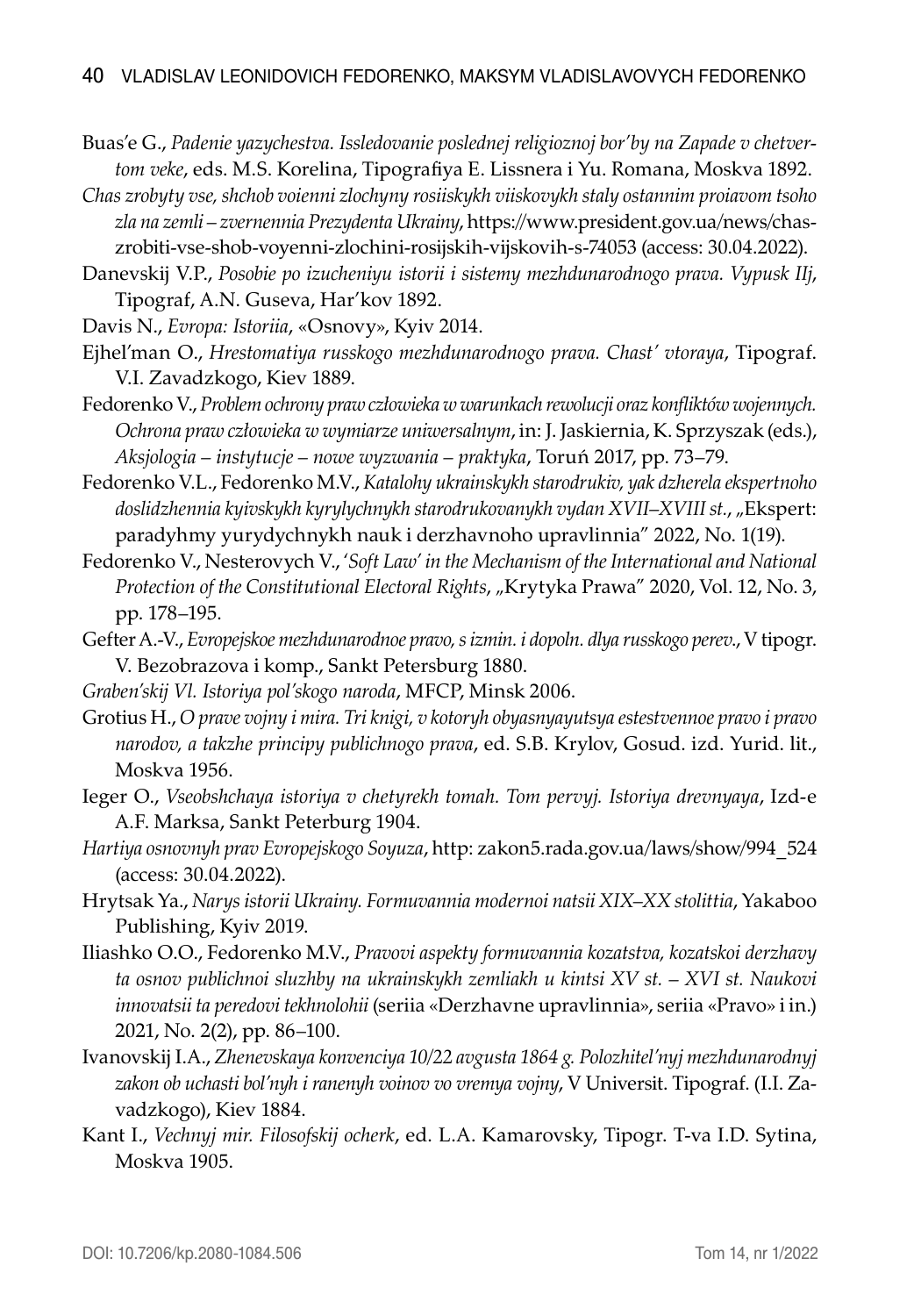- Kazanskij P., *Uchebnik mezhdunarodnogo prava publichnogo i grazhdanskogo*, Tipo-litograf. Shtaba Odesskogo Voennogo Okruga, Odessa 1904.
- Klauzevic K., *O Vojne*, Eksmo, Moskva 2013.
- Konventsiia OON pro polipshennia doli poranenykh i khvorykh u diuchykh armiakh 1949 r. Ofitsiinyi visnyk Ukrainy, 2010, No. 62, p. 2180.
- Konventsiia pro zakony i zvychai viiny na sukhodoli, pidpysana 18 zhovtnia 1907 r. u Haazi, Ofitsiinyi visnyk Ukrainy 2017, No. 2.
- Konventsiia pro zakhyst prav liudyny i osnovopolozhnykh svobod vid 4 lystopada 1950 r.: ratyfikovana Zakonom Ukrainy vid 17 lypnia 1997 r., razom z pershym protokolom ta protokolamy No. 2, 4, 7 ta 11. Vidomosti Verkhovnoi Rady Ukrainy, 1997, No. 40.
- Maksimovich M.A., *Sobranie sochinenij*, Vol. II: *Otdely: Istoriko-topograficheskij, arheologicheskij i etnograficheskij*, Tipogr. M.P. Frica, Kiev 1887.
- Martens F., *Sovremennoe mezhdunarodnoe pravo civilizovannyh narodov*, Vol. II, Tipografiya Minist. Putej Soobshcheniya (A. Benke), Sankt Petersburg 1883.
- Mendes M., *Opyt istoriko-kriticheskogo kommentariya k Grecheskoj istorii Diodora. Otnoshenie Diodora k Gerodotu i Fukididu*, «Ekonomicheskaya» tipograf, Odessa 1901.
- *Ministerstvom kultury i informatsiinoi polityky Ukrainy zafiksovano 135 epizodiv voiennykh zlochyniv rosiian proty kulturnoi spadshchyny v Ukraini*, https://mkip.gov.ua/news/7021. html (access: 30.04.2022).
- Mizhnarodnyi pakt pro ekonomichni, sotsialni i kulturni prava vid 16 hrudnia 1966 r.: ratyfikovanyi Ukazom Prezydii Verkhovnoi Rady URSR vid 19 hrudnia 1973 roku/ Mezhdunarodnye akty o pravah cheloveka: sb. dokumentov. Moskva: NORMA- -INFRA-M, 1998, pp. 44–52.
- Mizhnarodnyi pakt pro hromadianski i politychni prava vid 16 hrudnia 1966 roku: ratyfikovanyi Ukazom Prezydii Verkhovnoi Rady URSR vid 19 hrudnia 1973 r. (z dvoma fakultatyvnymy protokolamy)/Mezhdunarodnye akty o pravakh cheloveka: sb. dokumentov. Moskva: NORMA-YNFRA-M, 1998, pp. 53–76.
- *Pro vvedennia voiennoho stanu: Ukaz Prezydenta Ukrainy vid 24 liutoho 2022 r*., «Holos Ukrainy", 24.02.2022.
- *Pro zaboronu propahandy rosiiskoho neonatsystskoho totalitarnoho rezhymu, aktu ahresii proty Ukrainy z boku Rosiiskoi Federatsii yak derzhavy-terorysta, symvoliky, yaka vykorystovuietsia zbroinymy ta inshymy voiennymy formuvanniamy Rosiiskoi Federatsii u viini proty Ukrainy»:*
- *Proiekt zakonu* (reiestr. 7214 vid 26.03.2022), https://itd.rada.gov.ua/billInfo/Bills/ Card/39284 (access: 30.04.2022).
- Rezhabeka F.V., *Markomanskie vojny*, Tipograf Shtaba Okruga, Odessa 1895.
- Rousseau J.J., *Mysli zhenevskogo filosofa*, V Tipogr. S. Celivanovskogo, Moskva 1804.
- Shul'gin I., *Izobrazhenie haraktera i soderzhaniya novoj istorii pervyh desyati vekov po padeniyu Zapadnoj Rimkoj imperii (istoriya srednih vekov)*, V Tipograf. N. Grecha, Sankt Peterburg 1837.